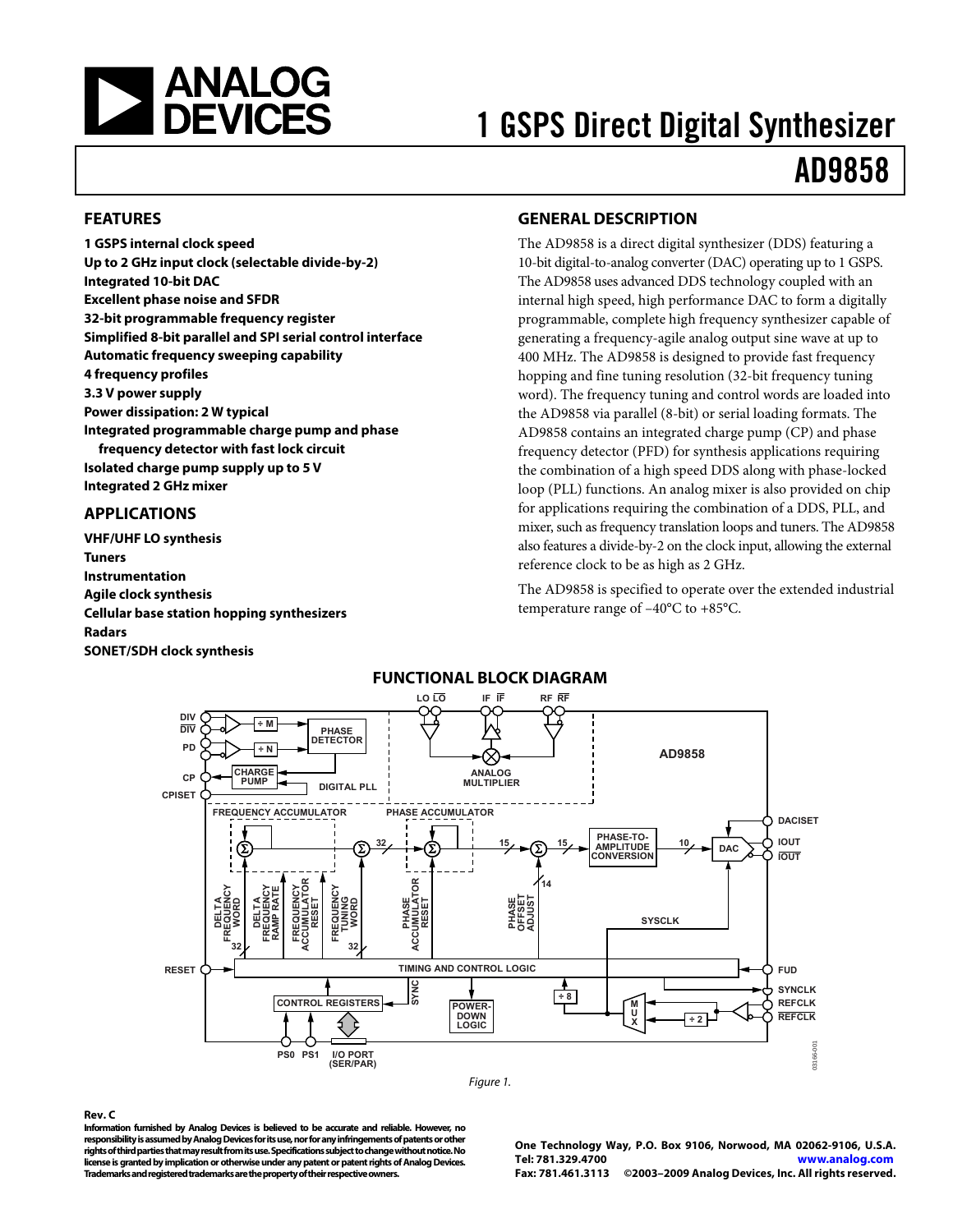# <span id="page-1-0"></span>TABLE OF CONTENTS

### **REVISION HISTORY**

| $2/09$ —Rev. B to Rev. C                                      |
|---------------------------------------------------------------|
| Changes to Features Section, General Description Section, and |
|                                                               |
|                                                               |
|                                                               |
|                                                               |
|                                                               |
| Changes to Figure 9, Figure 10 Caption, Figure 11 Caption,    |
|                                                               |
|                                                               |
| Changes to Theory of Operation Section and DAC Output         |
|                                                               |
|                                                               |
|                                                               |
| Changes to Single-Tone Mode Section and Frequency Sweeping    |
|                                                               |
| Changes to SYNCLK and FUD Pins Section and Figure 33 18       |
| Changes to I/O Port Functionality Section, Parallel           |
| Programming Mode Section, and Figure 35 20                    |
| Changes to Figure 36 and Serial Programming                   |
|                                                               |
|                                                               |
| Changes to Control Function Register (CFR) Section  23        |
| Changes to CFR[21]: Load Delta Frequency Timer Section  24    |
| Changed CFR[14]: Sine/Cosine Select Bit Section to CFR[14]:   |
|                                                               |

| Changes to Delta Frequency Tuning Word (DFTW) Section, |  |
|--------------------------------------------------------|--|
| Delta Frequency Ramp Rate Word (DFRRW) Section, and    |  |
|                                                        |  |
|                                                        |  |
| Deleted Frequency Tuning Control Section  27           |  |
| Changed AD9858 Application Suggestions Section to      |  |
|                                                        |  |
|                                                        |  |
| Added Exposed Paddle Notation to Outline Dimensions 29 |  |

### **4/07—Rev. A to Rev. B**

### **11/03—Rev. 0 to Rev. A**

| Changes to Delta Frequency Ramp Rate Word (DFRRW) 27 |  |
|------------------------------------------------------|--|

#### **4/03—Revision 0: Initial Version**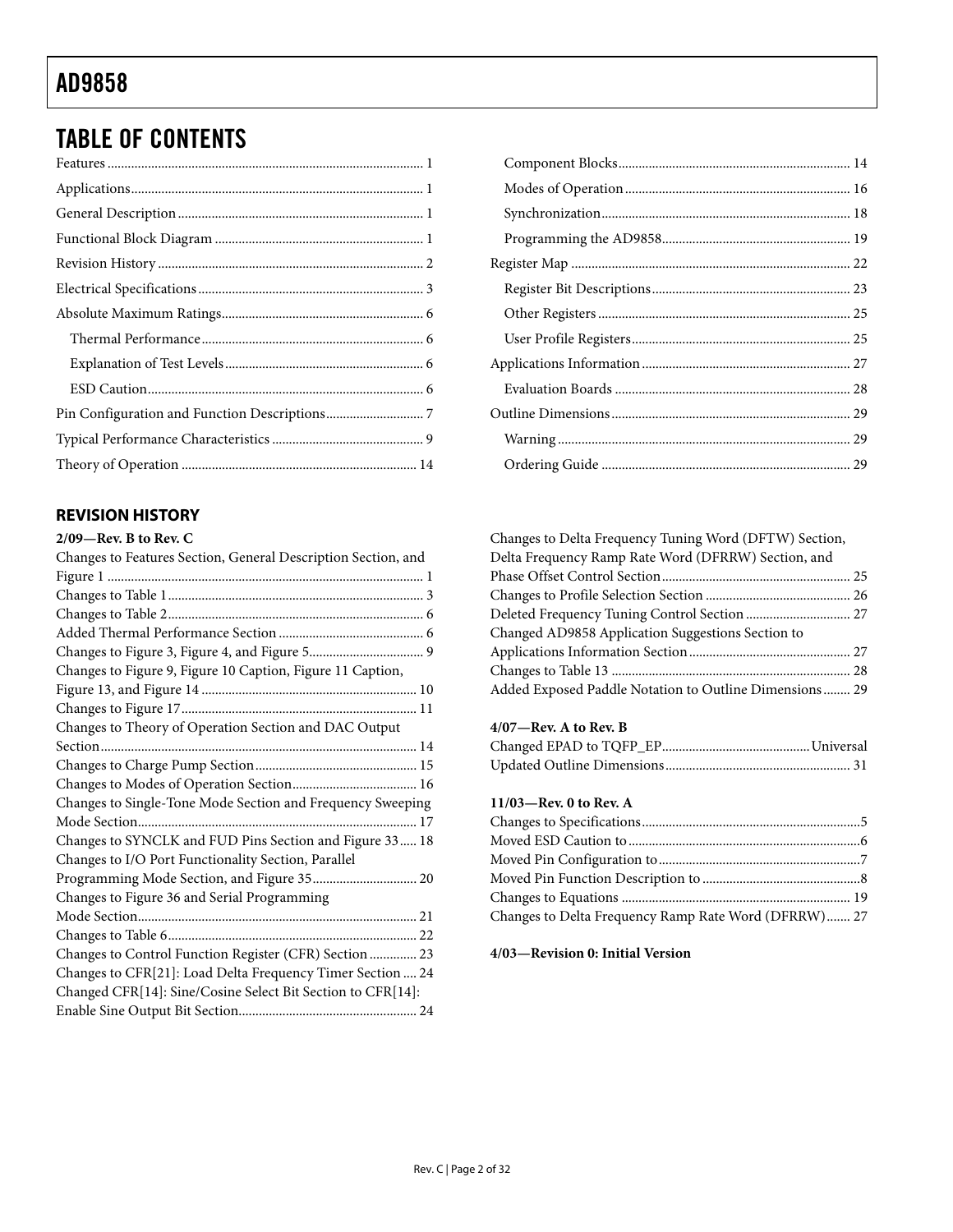# <span id="page-2-0"></span>ELECTRICAL SPECIFICATIONS

Unless otherwise noted,  $V_{DD} = 3.3 V \pm 5\%$ ,  $CPV_{DD} = 5 V \pm 5\%$ ,  $R_{SET} = 2 k\Omega$ ,  $CPISET = 2.4 k\Omega$ , reference clock frequency = 1 GHz.

<span id="page-2-1"></span>

| Table 1.                                             |                |                   |              |            |                 |             |
|------------------------------------------------------|----------------|-------------------|--------------|------------|-----------------|-------------|
| <b>Parameter</b>                                     | <b>Temp</b>    | <b>Test Level</b> | Min          | <b>Typ</b> | <b>Max</b>      | Unit        |
| REF CLOCK INPUT CHARACTERISTICS <sup>1</sup>         |                |                   |              |            |                 |             |
| Reference Clock Frequency Range (Divider Off)        | Full           | VI                | 10           |            | 1000            | MHz         |
| Reference Clock Frequency Range (Divider On)         | Full           | VI                | 20           |            | 2000            | <b>MHz</b>  |
| Duty Cycle at 1 GHz                                  | $25^{\circ}$ C | V                 | 42           | 50         | 58              | $\%$        |
| <b>Input Capacitance</b>                             | $25^{\circ}$ C | V                 |              | 3          |                 | pF          |
| Input Impedance                                      | $25^{\circ}$ C | IV                |              | 1500       |                 | $\Omega$    |
| <b>Input Sensitivity</b>                             | Full           | VI                | $-20$        |            | $+5$            | dBm         |
| DAC OUTPUT CHARACTERISTICS                           |                |                   |              |            |                 |             |
| Resolution                                           | Full           |                   |              | 10         |                 | <b>Bits</b> |
| <b>Full-Scale Output Current</b>                     | Full           |                   | 5            | 20         | 40              | mA          |
| <b>Gain Error</b>                                    | Full           | VI                | $-10$        |            | $+10$           | %FS         |
| Output Offset                                        | Full           | VI                |              |            | 15              | μA          |
| <b>Differential Nonlinearity</b>                     | Full           | VI                |              | 0.5        | $\mathbf{1}$    | <b>LSB</b>  |
| <b>Integral Nonlinearity</b>                         | Full           | VI                |              | 1          | 1.5             | <b>LSB</b>  |
| Output Impedance                                     | Full           | VI                |              | 100        |                 | kΩ          |
| Voltage Compliance Range                             | Full           | VI                | $AVDD - 1.5$ |            | $AV_{DD} + 0.5$ | V           |
| Wideband SFDR (DC to Nyquist)                        |                |                   |              |            |                 |             |
| 26 MHz four                                          | Full           | V                 |              | 70         |                 | dBc         |
| 65 MHz four                                          | Full           | ٧                 |              | 66         |                 | dBc         |
| 126 MHz fout                                         | Full           | ٧                 |              | 62         |                 | dBc         |
| 375 MHz four                                         | Full           | v                 |              | 58         |                 | dBc         |
| 180 MHz fout (700 MHz REFCLK)                        | Full           | IV                | 52           |            |                 | dBc         |
| Narrow-Band SFDR <sup>2</sup>                        |                |                   |              |            |                 |             |
| 40 MHz four $(\pm 15$ MHz)                           | Full           | V                 |              | 82         |                 | dBc         |
| 40 MHz $f_{\text{OUT}}$ ( $\pm$ 1 MHz)               | Full           | ٧                 |              | 87         |                 | dBc         |
| 40 MHz f <sub>out</sub> (±50 kHz)                    | Full           | ٧                 |              | 88         |                 | dBc         |
| 100 MHz $f_{OUT}$ ( $\pm$ 15 MHz)                    | Full           | V                 |              | 81         |                 | dBc         |
| 100 MHz $f_{\text{OUT}}$ ( $\pm$ 1 MHz)              | Full           | ٧                 |              | 82         |                 | dBc         |
| 100 MHz $f_{OUT}$ ( $\pm$ 50 kHz)                    | Full           | v                 |              | 86         |                 | dBc         |
| 180 MHz $f_{OUT}$ ( $\pm$ 15 MHz)                    | Full           | V                 |              | 74         |                 | dBc         |
| 180 MHz $f_{OUT}$ ( $\pm$ 1 MHz)                     | Full           | V                 |              | 84         |                 | dBc         |
| 180 MHz fout (±50 kHz)                               | Full           | V                 |              | 85         |                 | dBc         |
| 360 MHz f <sub>out</sub> (±15 MHz)                   | Full           | V                 |              | 75         |                 | dBc         |
| 360 MHz $f_{\text{OUT}}$ ( $\pm$ 1 MHz)              | Full           | V                 |              | 85         |                 | dBc         |
| 360 MHz f <sub>out</sub> (±50 kHz)                   | Full           | V                 |              | 86         |                 | dBc         |
| 180 MHz fout (±15 MHz, 700 MHz REFCLK)               | Full           | ٧                 |              | 65         |                 | dBc         |
| 180 MHz fout (±1 MHz, 700 MHz REFCLK)                | Full           | ٧                 |              | 80         |                 | dBc         |
| 180 MHz fout (±50 kHz, (700 MHz REFCLK)              | Full           | V                 |              | 84         |                 | dBc         |
| OUTPUT PHASE NOISE CHARACTERISTICS (AT 103 MHz lout) |                |                   |              |            |                 |             |
| At 1 kHz Offset                                      | Full           | V                 |              | $-147$     |                 | dBc/Hz      |
| At 10 kHz Offset                                     | Full           | ٧                 |              | $-150$     |                 | dBc/Hz      |
| At 100 kHz Offset                                    | Full           | V                 |              | $-152$     |                 | dBc/Hz      |
| OUTPUT PHASE NOISE CHARACTERISTICS (AT 403 MHz lout) |                |                   |              |            |                 |             |
| At 1 kHz Offset                                      | Full           | V                 |              | $-133$     |                 | dBc/Hz      |
| At 10 kHz Offset                                     | Full           | v                 |              | $-137$     |                 | dBc/Hz      |
| At 100 kHz Offset                                    | Full           | V                 |              | $-140$     |                 | dBc/Hz      |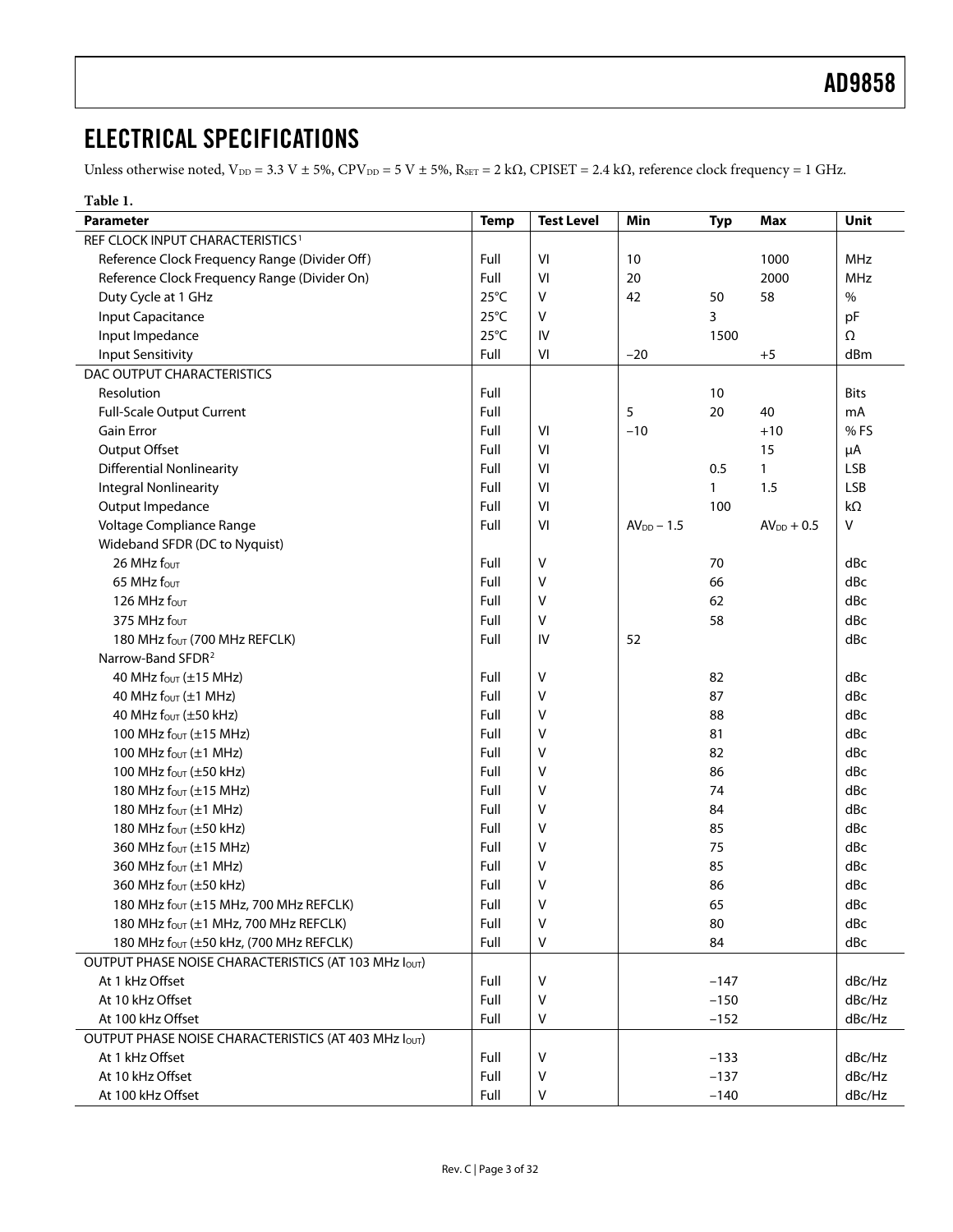| <b>Parameter</b>                                                                     | <b>Temp</b> | <b>Test Level</b> | Min    | <b>Typ</b>     | Max                     | Unit       |
|--------------------------------------------------------------------------------------|-------------|-------------------|--------|----------------|-------------------------|------------|
| <b>OUTPUT PHASE NOISE CHARACTERISTICS</b>                                            |             |                   |        |                |                         |            |
| (AT 100 MHz lout With 700 MHz REFCLK)                                                |             |                   |        |                |                         |            |
| At 100 Hz Offset                                                                     | Full        | V                 | $-125$ |                |                         | dBc/Hz     |
| At 1 kHz Offset                                                                      | Full        | v                 | $-140$ |                |                         | dBc/Hz     |
| At 10 kHz Offset                                                                     | Full        | v                 | $-148$ |                |                         | dBc/Hz     |
| At 100 kHz Offset                                                                    | Full        | v                 | $-150$ |                |                         | dBc/Hz     |
| At 1 MHz Offset                                                                      | Full        | V                 | $-150$ |                |                         | dBc/Hz     |
| At 10 MHz Offset                                                                     | Full        | V                 | $-150$ |                |                         | dBc/Hz     |
| PHASE DETECTOR AND CHARGE PUMP                                                       |             |                   |        |                |                         |            |
| <b>Phase Detector Frequency</b>                                                      | Full        | VI                |        |                | 150                     | <b>MHz</b> |
| Phase Detector Frequency (Divide-by-4 Enabled) <sup>3</sup>                          | Full        | VI                |        |                | 400                     | MHz        |
| Charge Pump Sink and Source Current <sup>4</sup>                                     | Full        | VI                |        |                | 4                       | mA         |
| Fast Lock Current (Acquisition Only)                                                 | Full        | VI                |        |                | $\overline{7}$          | mA         |
| Open-Loop Current (Acquisition Only)                                                 | Full        | VI                |        |                | 30                      | mA         |
| Sink and Source Current Absolute Accuracy <sup>5</sup>                               | Full        | v                 |        | 2.5            |                         | $\%$       |
| Sink and Source Current Matching <sup>5</sup>                                        | Full        | V                 |        | $\mathbf{1}$   |                         | $\%$       |
| Input Sensitivity PD <sub>IN</sub> and DIV <sub>IN</sub> (50 $\Omega$ ) <sup>6</sup> | Full        | IV                | $-15$  |                | $\mathbf 0$             | dBm        |
| Input Impedance PD <sub>IN</sub> and DIV <sub>IN</sub> (Single-Ended)                | Full        | v                 |        | 1              |                         | $k\Omega$  |
| Phase Noise @ 100 MHz Input Frequency                                                |             |                   |        |                |                         |            |
| At 10 kHz Offset                                                                     | Full        | v                 |        | 110            |                         | dBc/Hz     |
| At 100 kHz Offset                                                                    | Full        | v                 |        | 140            |                         | dBc/Hz     |
| At 1 MHz Offset                                                                      | Full        | V                 |        | 148            |                         | dBc/Hz     |
| Charge Pump Output Range <sup>7</sup>                                                | Full        | V                 |        |                | <b>CPV<sub>DD</sub></b> | v          |
| <b>MIXER</b>                                                                         |             |                   |        |                |                         |            |
| IF <sub>OUT</sub> <sup>8</sup>                                                       | Full        | V                 |        | 400            |                         | <b>MHz</b> |
| $f_{RF}$                                                                             | Full        | VI                |        |                | $\overline{2}$          | GHz        |
| $f_{10}$                                                                             | Full        | VI                |        |                | $\overline{2}$          | GHz        |
| <b>Conversion Gain</b>                                                               | Full        | VI                | 0.0    | 3.5            |                         | dB         |
| LO Level                                                                             | Full        | VI                | $-10$  |                | $+5$                    | dBm        |
| <b>RF Level</b>                                                                      | Full        | VI                | $-20$  |                |                         | dBm        |
| Input IP3                                                                            | Full        | VI                | 5      | 9              |                         | dBm        |
| 1 dB Input Compression Power <sup>9</sup>                                            | Full        | VI                | $-3$   |                |                         | dBm        |
| Input Impedance (Single-Ended)                                                       |             |                   |        |                |                         |            |
| LO                                                                                   | Full        | V                 |        | 1              |                         | kΩ         |
| <b>RF</b>                                                                            | Full        | v                 |        | $\mathbf{1}$   |                         | kΩ         |
| <b>CMOS LOGIC INPUTS</b>                                                             |             |                   |        |                |                         |            |
| Logic 1 Voltage                                                                      | Full        | VI                | 2.0    |                |                         | ٧          |
| Logic 0 Voltage                                                                      | Full        | VI                |        |                | 0.8                     | ٧          |
| Logic 1 Current                                                                      | Full        | VI                |        |                | 12                      | μA         |
| Logic 0 Current                                                                      | Full        | VI                |        |                | 12                      | μA         |
| <b>Input Capacitance</b>                                                             | Full        | V                 |        | 3              |                         | pF         |
| CMOS LOGIC OUTPUTS (1 mA LOAD)                                                       |             |                   |        |                |                         |            |
| Logic 1 Voltage                                                                      | Full        | VI                | 2.8    |                |                         | ٧          |
| Logic 0 Voltage                                                                      | Full        | VI                |        |                | 0.4                     | v          |
| POWER DISSIPATION                                                                    |             |                   |        |                |                         |            |
| P <sub>DISS</sub> (Worst-Case Conditions-Everything on                               | Full        | VI                |        | $\overline{2}$ | 2.5                     | W          |
| PFD Input Frequency 150 MHz)                                                         |             |                   |        |                |                         |            |
| PDISS (DAC and DDS Core Only Worst-Case)                                             | Full        | VI                |        | 1.7            | $\overline{2}$          | W          |
| P <sub>DISS</sub> (Power-Down Mode)                                                  | Full        | VI                |        | 65             | 100                     | mW         |
| P <sub>DISS</sub> Mixer Only                                                         | Full        | VI                |        | 60             | 75                      | mW         |
| P <sub>DISS</sub> PFD and CP (at 100 MHz) Only                                       | Full        | VI                |        | 350            | 435                     | mW         |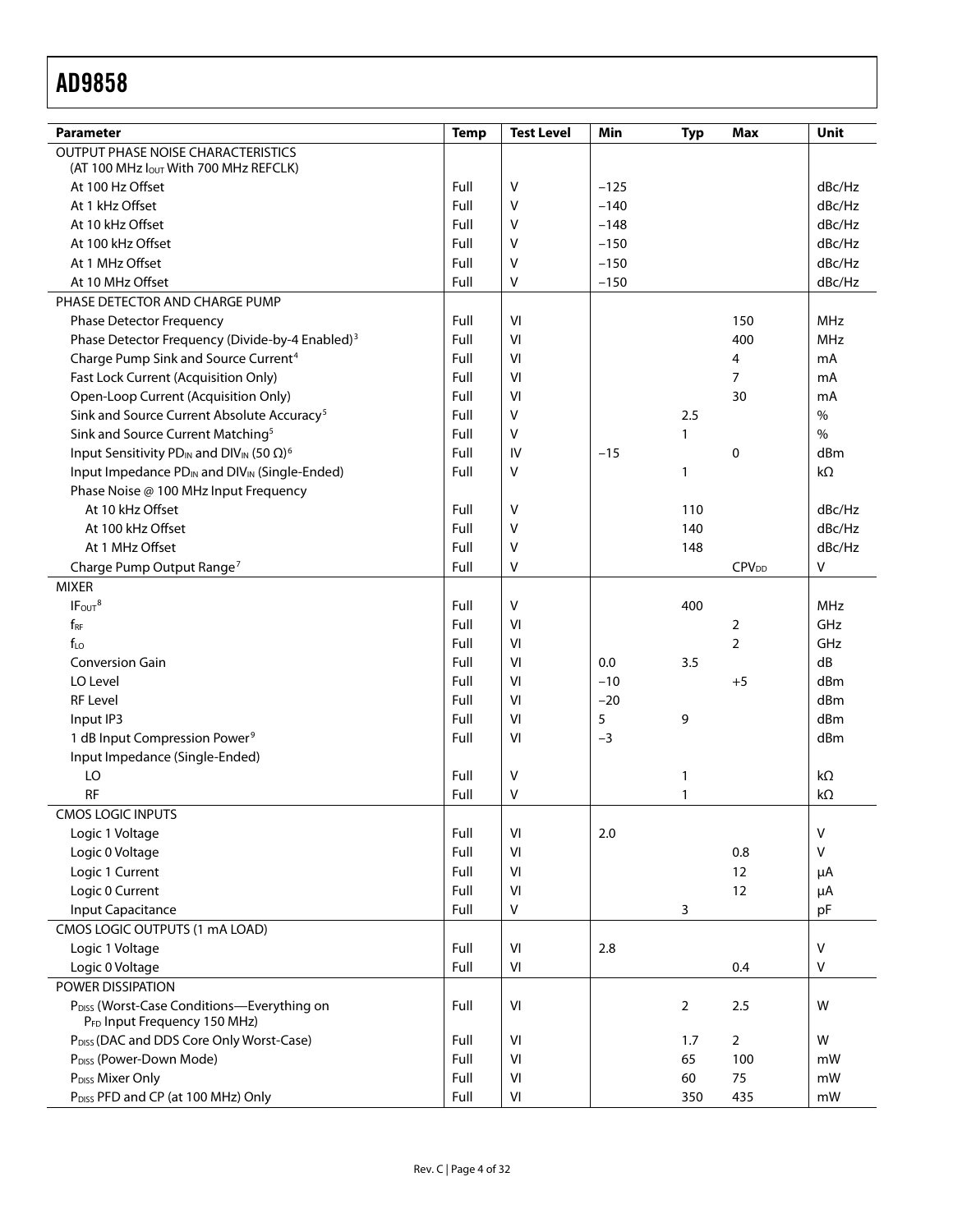<span id="page-4-0"></span>

| <b>Parameter</b>                                            | <b>Temp</b>    | <b>Test Level</b> | Min            | <b>Typ</b> | <b>Max</b> | Unit                 |
|-------------------------------------------------------------|----------------|-------------------|----------------|------------|------------|----------------------|
| TIMING CHARACTERISTICS                                      |                |                   |                |            |            |                      |
| <b>Serial Control Bus</b>                                   |                |                   |                |            |            |                      |
| <b>Maximum Frequency</b>                                    | Full           | IV                |                |            | 10         | <b>MHz</b>           |
| Minimum Clock Pulse Width Low (tPWL)                        | Full           | IV                | 5.5            |            |            | ns                   |
| Minimum Clock Pulse Width High (t <sub>PWH</sub> )          | Full           | IV                | 15             |            |            | ns                   |
| Maximum Clock Rise/Fall Time                                | Full           | IV                |                |            | 1          | ns                   |
| Minimum Data Setup Time (t <sub>DS</sub> )                  | Full           | IV                | $\overline{7}$ |            |            | ns                   |
| Minimum Data Hold Time (tDH)                                | Full           | IV                | $\mathbf{0}$   |            |            | ns                   |
| Maximum Data Valid Time $(t_{DV})$                          | Full           | IV                |                |            | 20         | ns                   |
| Parallel Control Bus <sup>10</sup>                          |                |                   |                |            |            |                      |
| <b>WR Minimum Low Time (twRLOW)</b>                         | Full           | IV                | 3              |            |            | ns                   |
| WR Minimum High Time (twRHIGH)                              | Full           | IV                | 6              |            |            | ns                   |
| WR Minimum Period (twR)                                     | Full           | IV                | 9              |            |            | ns                   |
| Address to WR Setup (tASU)                                  | Full           | IV                | 3              |            |            | ns                   |
| Address to $\overline{\text{WR}}$ Hold ( $t_{\text{AHU}}$ ) | Full           | IV                | $\mathbf{0}$   |            |            | ns                   |
| Data to WR Setup (t <sub>DSU</sub> )                        | Full           | IV                | 3.5            |            |            | ns                   |
| Data to $\overline{\text{WR}}$ Hold ( $t$ <sub>DHU</sub> )  | Full           | IV                | $\mathbf{0}$   |            |            | ns                   |
| <b>Miscellaneous Timing Specifications</b>                  |                |                   |                |            |            |                      |
| <b>REFCLK to SYNCLK</b>                                     | Full           | $\vee$            |                | 2.5        |            | ns                   |
| FUD/PS[1:0] to SYNCLK Setup Time <sup>11</sup>              | Full           | IV                | 4              |            |            | ns                   |
| FUD/PS[1:0] to SYNCLK Hold Time <sup>11</sup>               | Full           | IV                | $\Omega$       |            |            | ns                   |
| REFCLK to SYNCLK Delay                                      | Full           | IV                |                | 2.5        | 3          | ns                   |
| DATA LATENCY (PIPELINE DELAY)                               |                |                   |                |            |            |                      |
| FTW/POW to DAC Output                                       | $25^{\circ}$ C | IV                | 83             |            | 83         | <b>SYSCLK</b>        |
|                                                             |                |                   |                |            |            | cycles <sup>12</sup> |
| DFTW to DAC Output                                          | $25^{\circ}$ C | IV                | 99             |            | 99         | <b>SYSCLK</b>        |
|                                                             |                |                   |                |            |            | cycles <sup>12</sup> |

<span id="page-4-2"></span><span id="page-4-1"></span><sup>1</sup> REFCLK input is internally dc biased. AC coupling should be used.

2 Reference clock frequency is selected to ensure that the second harmonic is out of the bandwidth of interest.

<sup>3</sup> PD inputs set at 400 MHz with divide-by-4 enabled.<br><sup>4</sup> The charge pump current is programmable in eight discrete steps; minimum value assumes current sharing.<br><sup>5</sup> Eor 0.75 V < Ver < CPVer = 0.75 V

<sup>5</sup> For 0.75 V < V<sub>CP</sub> < CPV<sub>DD</sub> − 0.75 V.<br><sup>6</sup> These differential inputs are inter

<sup>6</sup> These differential inputs are internally dc biased. AC coupling should be used.

- 
- <sup>7</sup> The charge pump supply voltage can range from 4.75 V to 5.25 V.<br><sup>8</sup> DAC output is differential open collector.<br><sup>9</sup> For 1 dB output compression; input power measured at 50 Ω.

<sup>10</sup> See Figure 35 an[d Figure 36](#page-20-0) for timing diagrams.<br><sup>11</sup> See Figure 34 for timing diagram.

<sup>12</sup> SYSCLK = REFCLK/x, where x is 1 or 2, as set using CFR[6].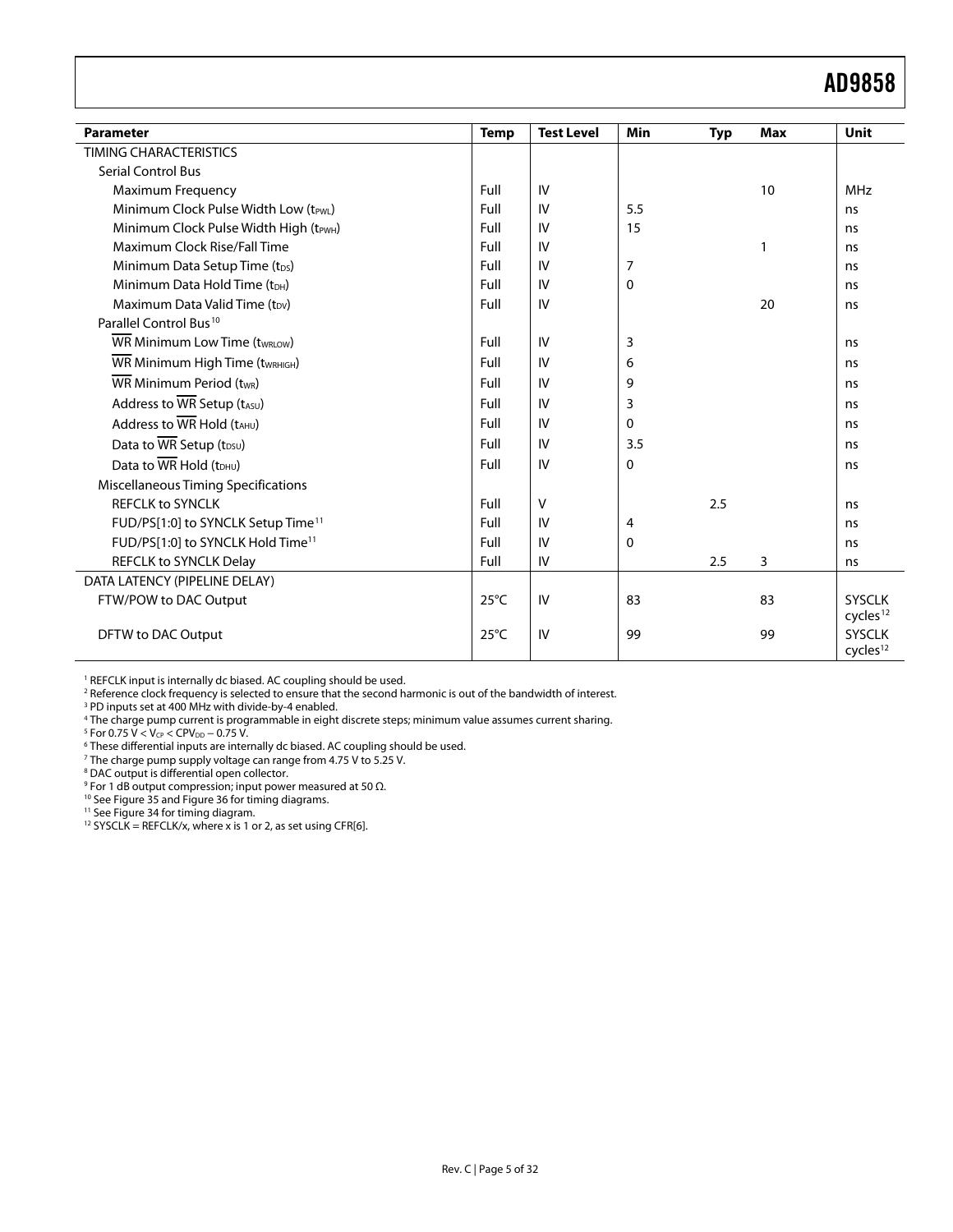### <span id="page-5-0"></span>ABSOLUTE MAXIMUM RATINGS

#### **Table 2.**

| <b>Parameter</b>                    | Rating                              |
|-------------------------------------|-------------------------------------|
| <b>Maximum Junction Temperature</b> | $150^{\circ}$ C                     |
| AV <sub>DD</sub>                    | 4 V                                 |
| DV <sub>DD</sub>                    | 4 V                                 |
| <b>CPV<sub>DD</sub></b>             | 6V                                  |
| Digital Input Voltage Range         | $-0.7$ V to $+V_{DD}$               |
| <b>Digital Output Current</b>       | 5 m A                               |
| Storage Temperature Range           | $-65^{\circ}$ C to $+150^{\circ}$ C |
| <b>Operating Temperature Range</b>  | $-40^{\circ}$ C to $+85^{\circ}$ C  |

Stresses above those listed under Absolute Maximum Ratings may cause permanent damage to the device. This is a stress rating only; functional operation of the device at these or any other conditions above those indicated in the operational section of this specification is not implied. Exposure to absolute maximum rating conditions for extended periods may affect device reliability.

### **THERMAL PERFORMANCE**

**Table 3.** 

<span id="page-5-1"></span>

| Symbol          | Description (Using a 2S2P Test Board)                                                                       | Value (°C/W) |
|-----------------|-------------------------------------------------------------------------------------------------------------|--------------|
| $\theta$ ia     | Junction-to-ambient thermal resistance,<br>0.0 m/sec airflow per JEDEC JESD51-2<br>(still air)              | 19.8         |
| $\theta$ ima    | Junction-to-ambient thermal resistance,<br>1.0 m/sec airflow per JEDEC JESD51-6<br>(moving air)             | 15.6         |
| $\theta$ ima    | Junction-to-ambient thermal resistance,<br>2.0 m/sec airflow per JEDEC JESD51-6<br>(moving air)             | 14.6         |
| $\theta$ ir     | Junction-to-board thermal resistance,<br>1.0 m/sec airflow per JEDEC JESD51-8<br>(moving air)               | 8.2          |
| $\theta$ ıc     | Junction-to-case thermal resistance<br>(die to heat sink) per MIL-STD-883,<br>Method 1012.1                 | 0.6          |
| $\Psi_{\rm ff}$ | Junction-to-top-of-package<br>characterization parameter, 0 m/sec<br>airflow per JEDEC JESD51-2 (still air) | 0.15         |

The AD9858 is specified for a case temperature ( $T_{\text{CASE}}$ ). To ensure that  $T_{\text{CASE}}$  is not exceeded, an airflow source may be used.

To determine the junction temperature on the application printed circuit board (PCB),

 $T_I = T_{CASE} + (\Psi_{IT} \times PD)$ 

where:

 $T_I$  is the junction temperature ( $\rm ^oC$ ).

*TCASE* is the case temperature (°C) measured by the customer at the top center of package.

 $\Psi_{JT}$  is found in [Table 3](#page-5-1).

*PD* is the power dissipation (see the total power dissipation in [Table 1](#page-2-1)).

Values of  $\theta$ <sub>JA</sub> are provided for package comparison and PCB design considerations.  $\theta_{JA}$  can be used for a first-order approximation of  $T_J$  by the equation

 $T_J = T_A + (\theta_J_A \times PD)$ 

where  $T_A$  is the ambient temperature ( $\rm ^{o}C$ ).

Values of  $\theta_{JB}$  are provided for package comparison and PCB design considerations (see [Table 3](#page-5-1)).

Values of  $\theta_{\text{JC}}$  are provided for package comparison and PCB design considerations when an external heat sink is required (see [Table 3](#page-5-1)).

### **EXPLANATION OF TEST LEVELS**

- I. 100% production tested.
- III. Sample tested only.
- IV. Parameter is guaranteed by design and characterization testing.
- V. Parameter is a typical value only.
- VI. Devices are 100% production tested at 25°C and guaranteed by design and characterization testing for industrial operating temperature range.

### **ESD CAUTION**



ESD (electrostatic discharge) sensitive device. Charged devices and circuit boards can discharge without detection. Although this product features patented or proprietary protection circuitry, damage may occur on devices subjected to high energy ESD. Therefore, proper ESD precautions should be taken to avoid performance degradation or loss of functionality.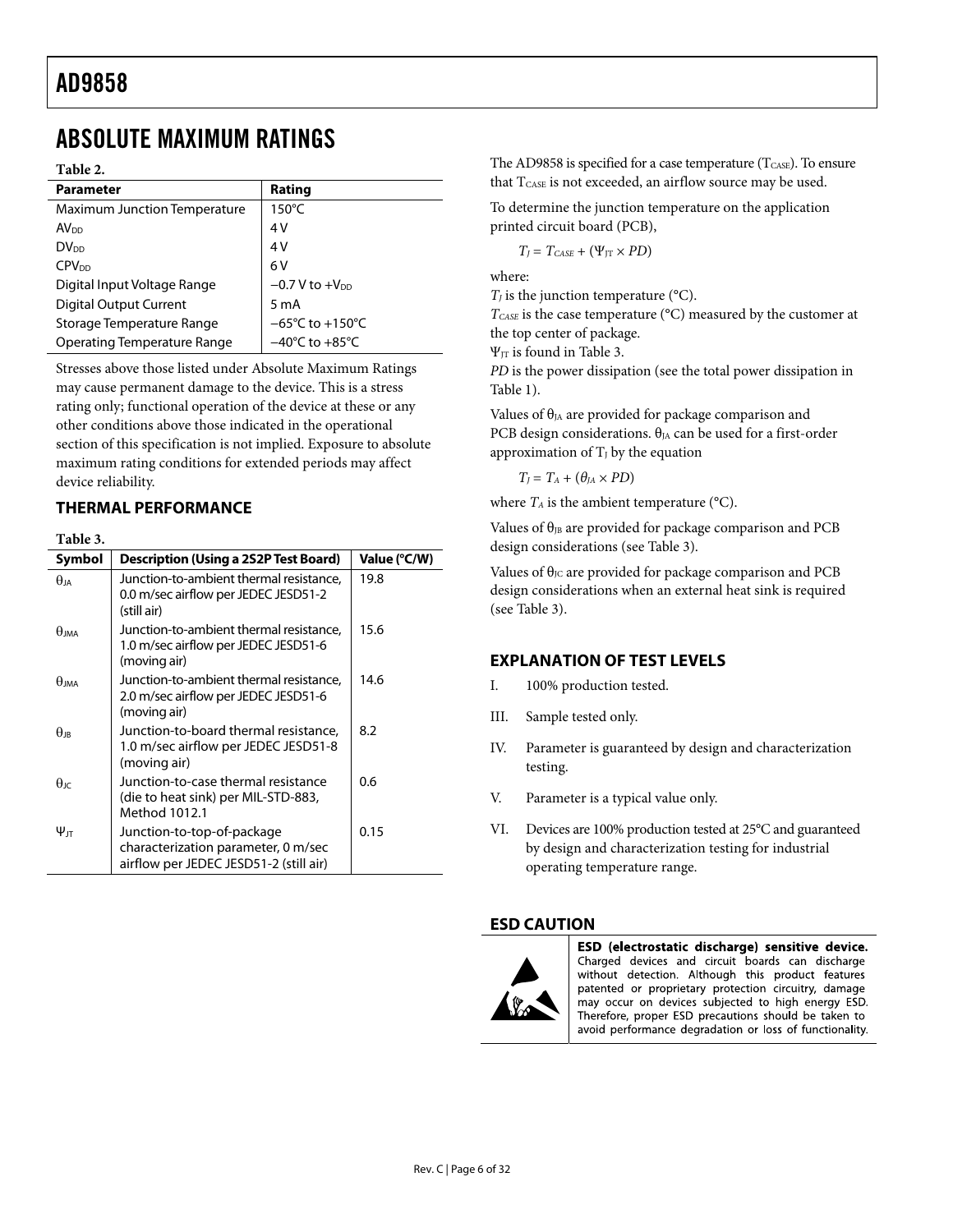### <span id="page-6-0"></span>PIN CONFIGURATION AND FUNCTION DESCRIPTIONS



Figure 2. Pin Configuration

| Pin No.                       | <b>Mnemonic</b>   | I/O | <b>Description</b>                                                                                                                                                                                                                                                                                                                                                           |
|-------------------------------|-------------------|-----|------------------------------------------------------------------------------------------------------------------------------------------------------------------------------------------------------------------------------------------------------------------------------------------------------------------------------------------------------------------------------|
| 1 to 4, 9 to 12               | D7 to $D0$        |     | Parallel Port Data. The functionality of these pins is valid only when the I/O port is configured as<br>a parallel port.                                                                                                                                                                                                                                                     |
| 5, 6, 21, 28, 95, 96          | <b>DGND</b>       |     | Digitial Ground.                                                                                                                                                                                                                                                                                                                                                             |
| 7, 8, 20, 23 to 27,<br>93, 94 | <b>DVDD</b>       |     | Digital Supply Voltage.                                                                                                                                                                                                                                                                                                                                                      |
| 13 to 18                      | ADDR5 to<br>ADDR0 |     | When the I/O port is configured as a parallel port, these pins serve as a 6-bit address select for<br>accessing the on-chip registers (see the IORESET, SDO, and SDIO pins for the serial port mode).                                                                                                                                                                        |
| 16                            | <b>IORESET</b>    |     | This is valid for serial programming mode only. Active high input signal that resets the serial I/O<br>bus controller. It serves as a means of recovering from an unresponsive serial bus caused by<br>an improper programming protocol. Asserting an I/O reset does not affect the contents of<br>previously programmed registers, nor does it invoke their default values. |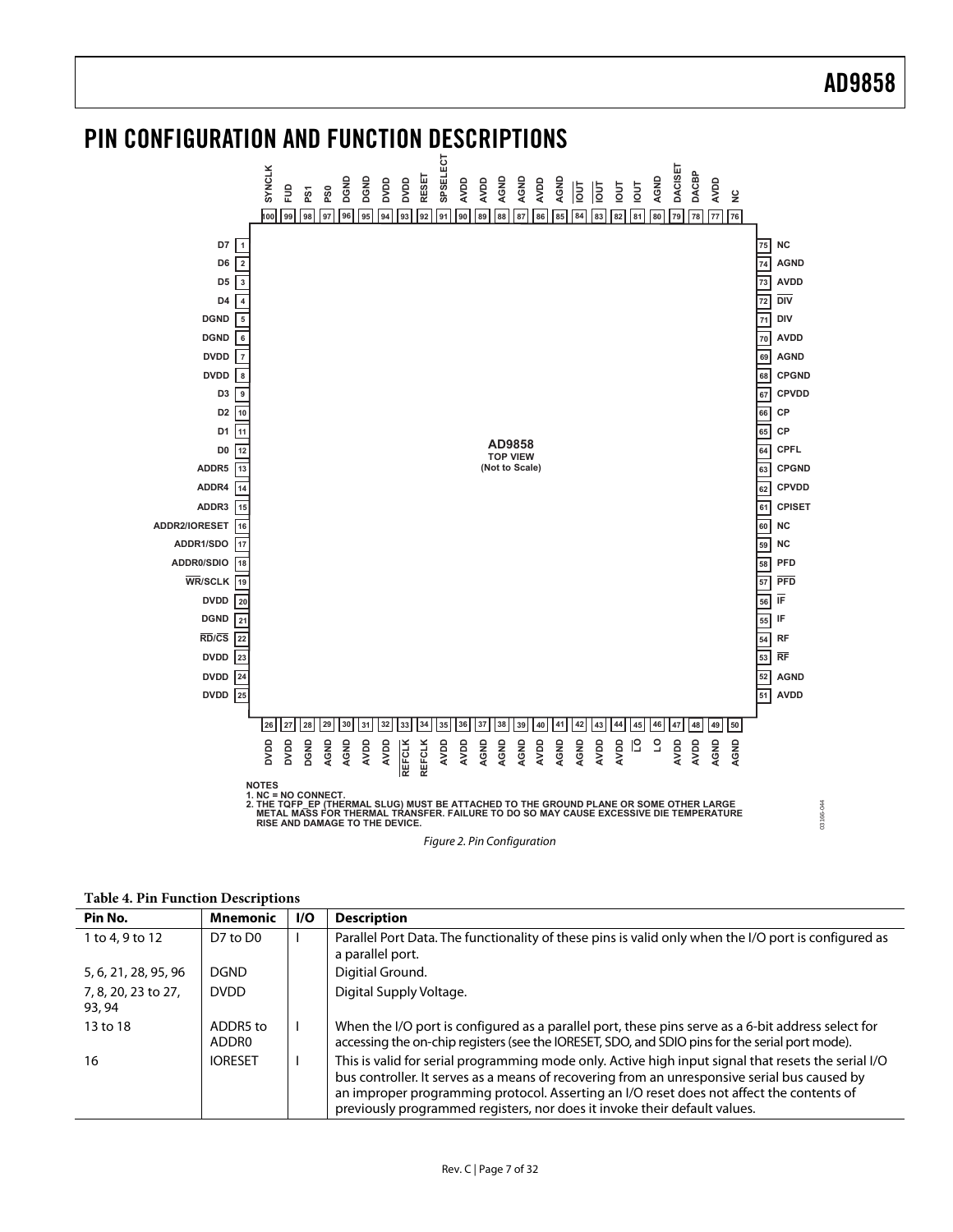| Pin No.                                   | <b>Mnemonic</b>                | I/O                      | <b>Description</b>                                                                                                                                                               |
|-------------------------------------------|--------------------------------|--------------------------|----------------------------------------------------------------------------------------------------------------------------------------------------------------------------------|
| 17                                        | SDO                            | $\circ$                  | This is valid for serial programming mode only. When operating the I/O port as a 3-wire                                                                                          |
|                                           |                                |                          | serial port, this pin serves as a unidirectional serial data output pin. When operated as a 2-wire                                                                               |
| 18                                        | <b>SDIO</b>                    | I/O                      | serial port, this pin is unused.<br>This is valid for serial programming mode only. When operating the I/O port as a 3-wire serial                                               |
|                                           |                                |                          | port, this pin is the serial data input. When operated as a 2-wire serial port, this pin is the                                                                                  |
|                                           |                                |                          | bidirectional serial data pin.                                                                                                                                                   |
| 19                                        | WR/SCLK                        | $\mathbf{I}$             | When the I/O port is configured for parallel programming mode, this pin functions as an active                                                                                   |
|                                           |                                |                          | low write pulse (WR). When configured for serial programming mode, this pin functions as the<br>serial data clock (SCLK).                                                        |
| 22                                        | $\overline{RD/CS}$             | $\mathbf{I}$             | When the I/O port is configured for parallel programming mode, this pin functions as an active                                                                                   |
|                                           |                                |                          | low read pulse (RD). When configured for serial programming mode, this pin functions as an                                                                                       |
|                                           |                                |                          | active low chip select $(\overline{CS})$ that allows multiple devices to share the serial bus.                                                                                   |
| 29, 30, 37 to 39,                         | <b>AGND</b>                    | $\mathbf{I}$             | Analog Ground.                                                                                                                                                                   |
| 41, 42, 49, 50, 52,                       |                                |                          |                                                                                                                                                                                  |
| 69, 74, 80, 85, 87, 88<br>31, 32, 35, 36, | <b>AVDD</b>                    | $\mathbf{I}$             | Analog Supply Voltage.                                                                                                                                                           |
| 40, 43, 44, 47,                           |                                |                          |                                                                                                                                                                                  |
| 48, 51, 70, 73,                           |                                |                          |                                                                                                                                                                                  |
| 77, 86, 89, 90                            |                                |                          |                                                                                                                                                                                  |
| 33                                        | <b>REFCLK</b>                  | $\mathbf{I}$             | Reference Clock Complementary Input. When the REFCLK port operates in single-ended mode,<br>REFCLK should be decoupled to AVDD with a 0.1 µF capacitor.                          |
| 34                                        | <b>REFCLK</b>                  | $\mathbf{I}$             | Reference Clock Input.                                                                                                                                                           |
| 45                                        | $\overline{10}$                | $\overline{\phantom{a}}$ | Mixer Local Oscillator (LO) Complementary Input. When the LO port operates in single-ended                                                                                       |
|                                           |                                |                          | mode, $\overline{LO}$ should be decoupled to AVDD with a 0.1 µF capacitor.                                                                                                       |
| 46                                        | LO                             | ı                        | Mixer Local Oscillator (LO) Input.                                                                                                                                               |
| 53                                        | $\overline{RF}$                | I                        | Analog Mixer RF Complementary Input. When the RF port operates in single-ended mode,<br>$\overline{\text{RF}}$ should be decoupled to AVDD with a 0.1 µF capacitor.              |
| 54                                        | <b>RF</b>                      | I                        | Analog Mixer RF Input.                                                                                                                                                           |
| 55                                        | IF                             | O                        | Analog Mixer IF Output.                                                                                                                                                          |
| 56                                        | ĪF                             | O                        | Analog Mixer IF Complementary Output.                                                                                                                                            |
| 57                                        | <b>PFD</b>                     | $\mathbf{I}$             | Phase Frequency Detector Complementary Input. When the PFD port operates in single-ended<br>mode, PFD should be decoupled to AVDD with a 0.1 µF capacitor.                       |
| 58                                        | PFD                            | ı                        | Phase Frequency Detector Input.                                                                                                                                                  |
| 59, 60, 75, 76                            | <b>NC</b>                      |                          | No Connection.                                                                                                                                                                   |
| 61                                        | <b>CPISET</b>                  | $\mathbf{I}$             | Charge Pump Output Current Control. A resistor connected from CPISET to CPGND establishes<br>the reference current for the charge pump.                                          |
| 62, 67                                    | <b>CPVDD</b>                   | $\mathbf{I}$             | Charge Pump Supply Voltage.                                                                                                                                                      |
| 63,68                                     | <b>CPGND</b>                   |                          | Charge Pump Ground.                                                                                                                                                              |
| 64                                        | <b>CPFL</b>                    | O                        | Charge Pump Fast Lock Output.                                                                                                                                                    |
| 65,66                                     | <b>CP</b>                      | O                        | Charge Pump Output.                                                                                                                                                              |
| 71                                        | <b>DIV</b><br>$\overline{DIV}$ |                          | Phase Frequency Detector Feedback Input.                                                                                                                                         |
| 72                                        |                                | I                        | Phase Frequency Detector Feedback Complementary Input. When the DIV port operates in<br>single-ended mode, $\overline{DIV}$ should be decoupled to AVDD with a 0.1 µF capacitor. |
| 78                                        | <b>DACBP</b>                   |                          | DAC Baseline Decoupling Pin. Typically bypassed to Pin 77 with a 0.1 µF capacitor.                                                                                               |
| 79                                        | <b>DACISET</b>                 | $\mathbf{I}$             | A resistor connected from DACISET to AGND establishes the reference current for the DAC.                                                                                         |
| 81,82                                     | <b>IOUT</b>                    | O                        | DAC Output.                                                                                                                                                                      |
| 83, 84                                    | <b>TUOI</b>                    | O                        | DAC Complementary Output.                                                                                                                                                        |
| 91                                        | SPSELECT                       | $\mathbf{I}$             | I/O Port Serial/Parallel Programming Mode Select Pin. Logic 0 is serial programming mode, and<br>Logic 1 is parallel programming mode.                                           |
| 92                                        | <b>RESET</b>                   | $\mathbf{I}$             | Active High Hardware Reset Pin. Assertion of the RESET pin forces the AD9858 to its default<br>operating conditions.                                                             |
| 97, 98                                    | PS0, PS1                       | $\mathbf{I}$             | Used to select one of the four internal profiles. These pins are synchronous to the SYNCLK output.                                                                               |
| 99                                        | <b>FUD</b>                     | $\mathsf{I}$             | Frequency Update. The rising edge transfers the contents of the internal buffer registers to the<br>memory registers. This pin is synchronous to the SYNCLK output.              |
| 100                                       | <b>SYNCLK</b>                  | O                        | Clock Output Pin. Serves as a synchronizer for external hardware. SYNCLK runs at REFCLK/8.                                                                                       |
|                                           | <b>EPAD</b>                    |                          | Exposed paddle must be soldered to ground.                                                                                                                                       |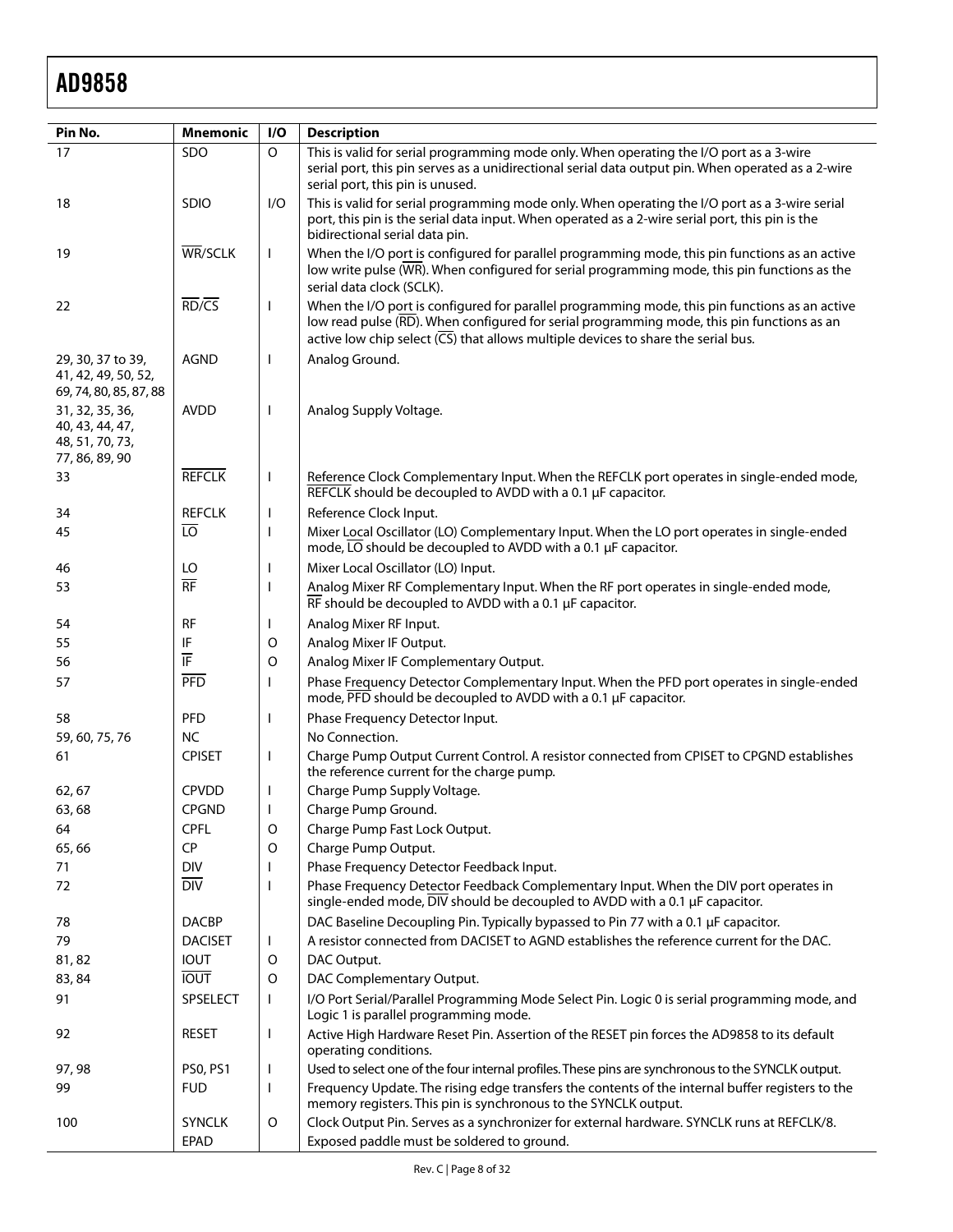

### <span id="page-8-0"></span>TYPICAL PERFORMANCE CHARACTERISTICS









Figure 3. Wideband SFDR, 26 MHz f<sub>out</sub> Figure 6. Narrow-Band SFDR, 26 MHz fout, 1 MHz BW



Figure 4. Wideband SFDR, 65 MHz f<sub>OUT</sub>  $F$  Figure 7. Narrow-Band SFDR, 65 MHz f<sub>OUT</sub>, 1 MHz BW



Figure 5. Wideband SFDR, 126 MHz f<sub>OUT</sub> Figure 8. Narrow-Band SFDR, 126 MHz f<sub>OUT</sub>, 1 MHz BW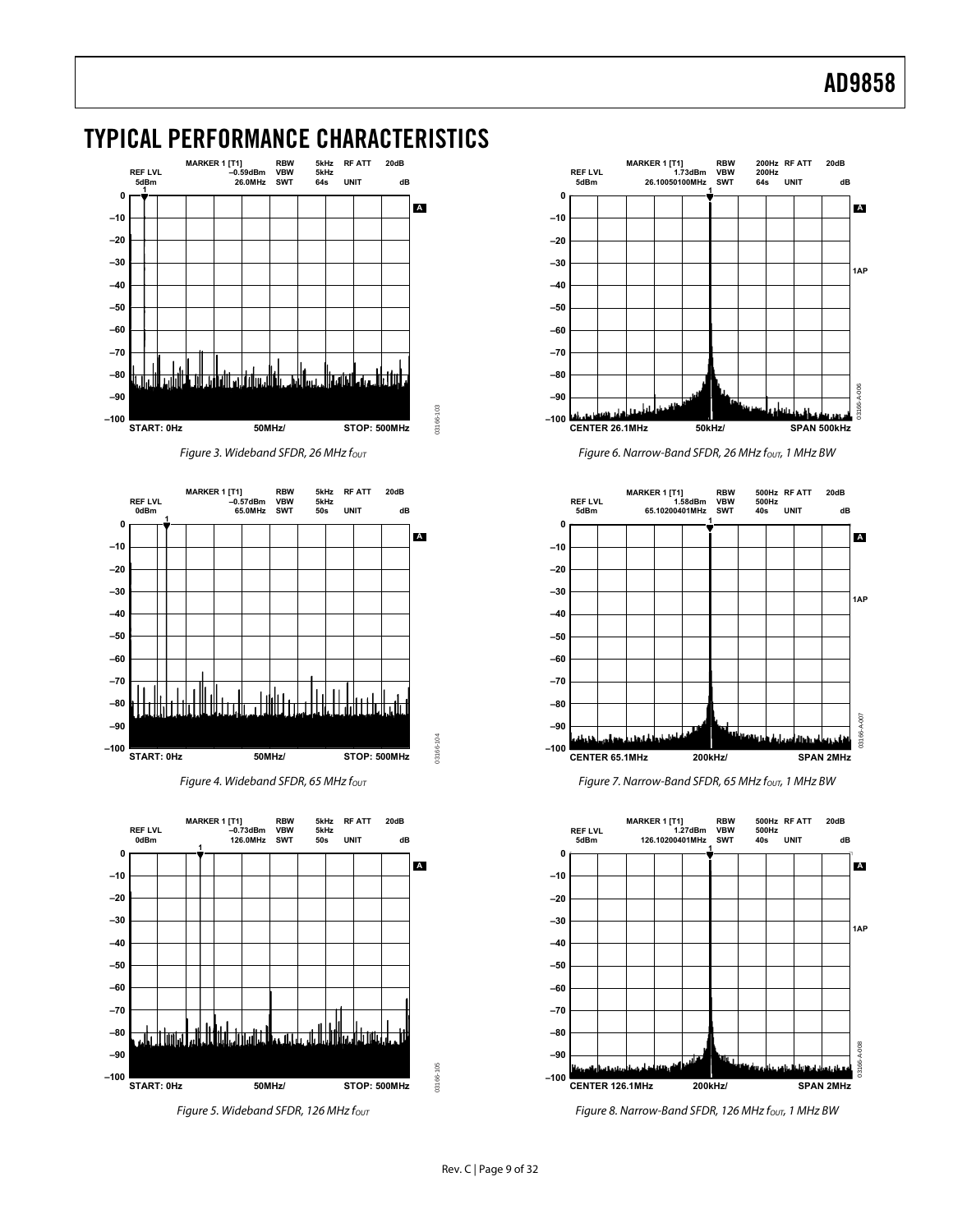

Figure 9. Wideband SFDR, 375 MHz fout



Figure 10. Narrow-Band SFDR, 216 MHz fout, 1 MHz BW, 1 GHz Clock, Divider Off



Figure 11. Narrow-Band SFDR, 216 MHz fout, 1 MHz BW, 2 GHz Clock, Divider On



Figure 12. Narrow-Band SFDR, 375 MHz fout, 1 MHz BW







Figure 14. Wideband SFDR, 216 MHz fout, 2 GHz Clock, Divider On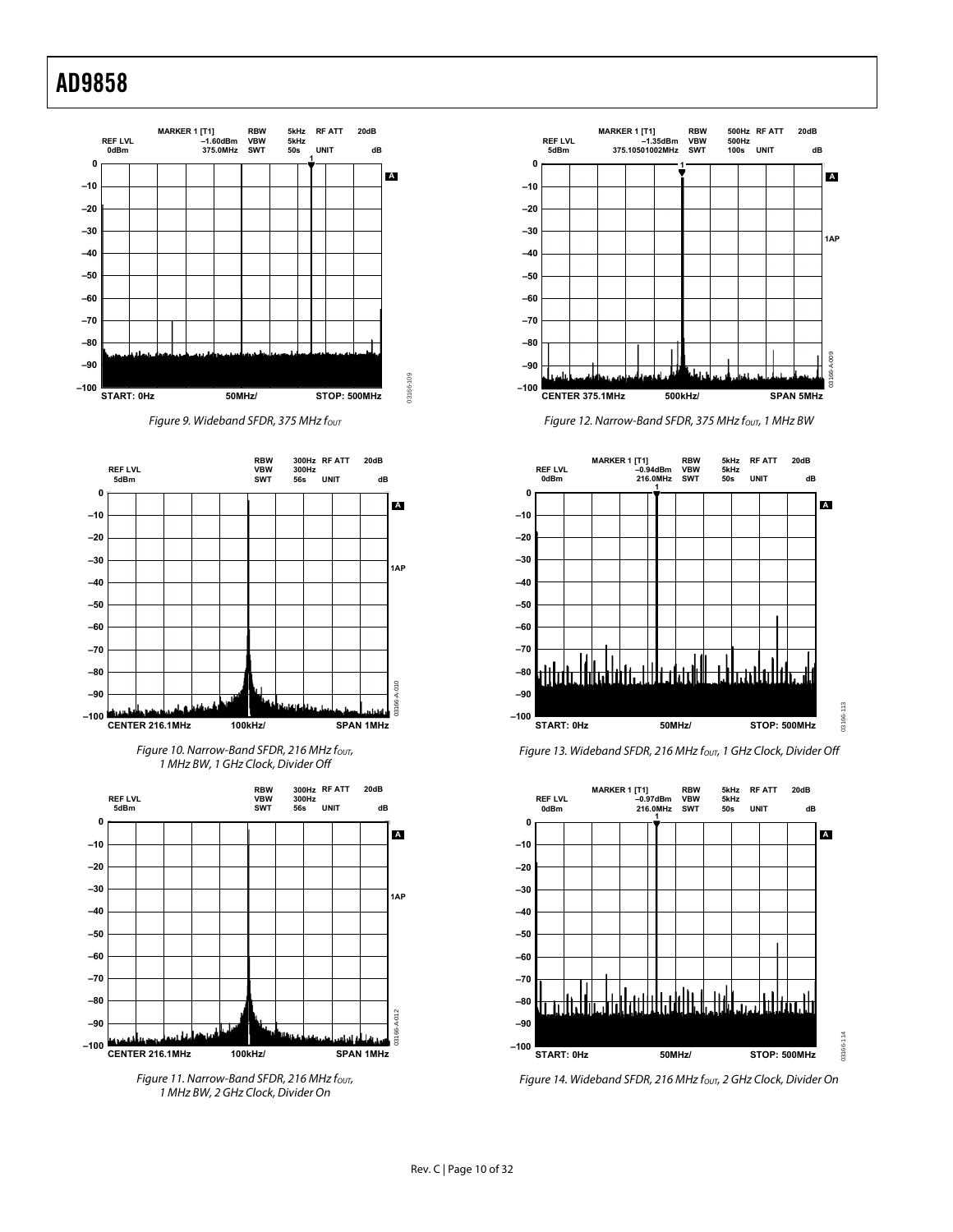







<span id="page-10-1"></span><span id="page-10-0"></span>Figure 17. Fractional Divider Loop SFDR,  $f_{IN} = 96.9$  MHz,  $f_{OUT} = 1550 \text{ MHz}, BW = 1.5 \text{ MHz}$ 







Figure 19. Translation Loop Residual Phase Nois,e  $f_{LO}$  = 1500 MHz,  $f_{OUT}$  = 1550 MHz, Loop BW = 50 kHz



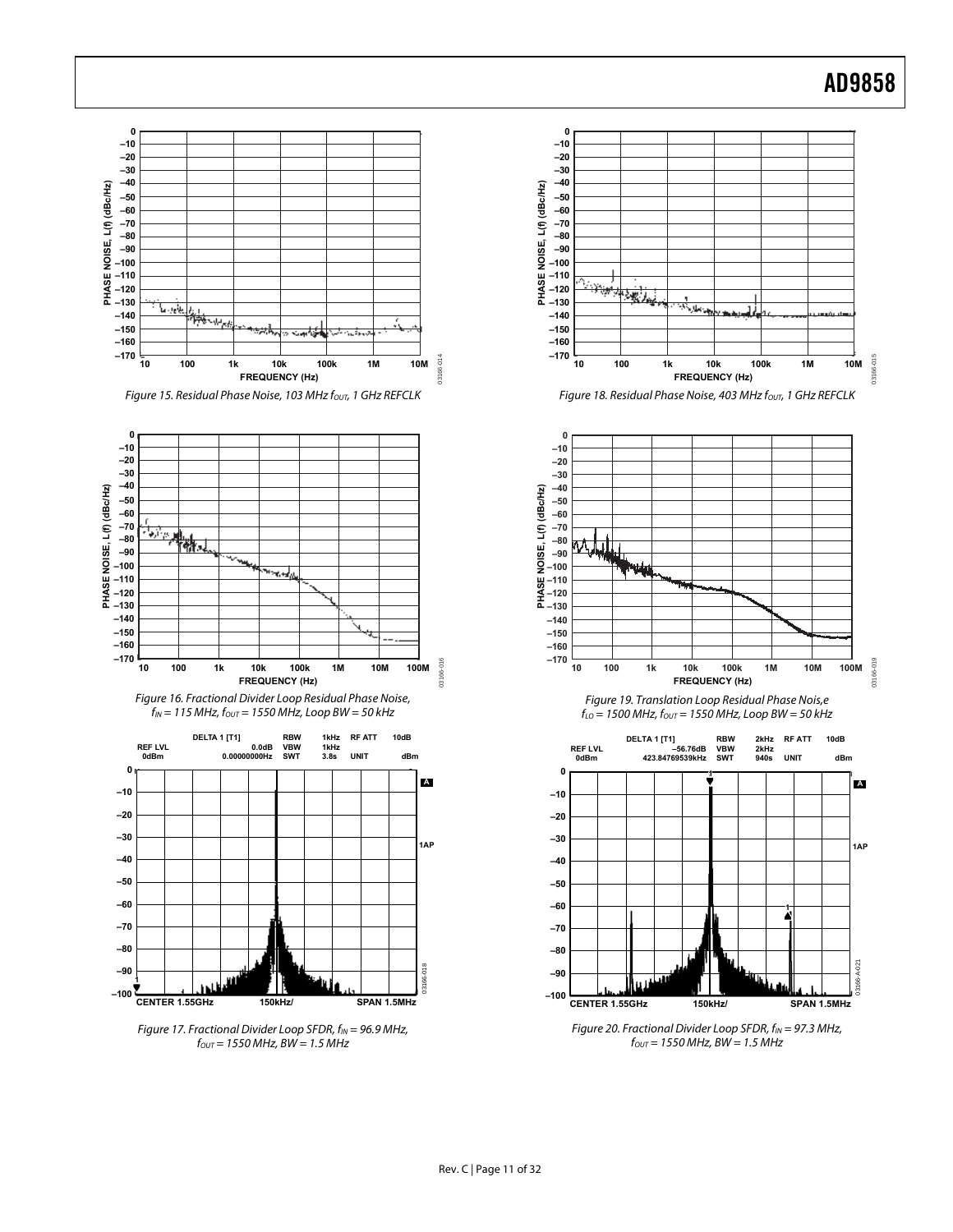

Figure 21. Fractional Divider Loop SFDR,  $f_{IN} = 96.9$  MHz,  $f_{OUT} = 1550$  MHz, BW = 150 MHz

<span id="page-11-0"></span>

Figure 22. Translation Loop SFDR,  $f_{LO}$  = 1459 MHz,  $f_{OUT}$  = 1550 MHz, BW = 1.5 MHz

<span id="page-11-1"></span>

<span id="page-11-2"></span>



Figure 24. Fractional Divider Loop SFDR,  $f_{IN} = 97.3$  MHz,  $f_{OUT} = 1550$  MHz, BW = 150 MHz



Figure 25. Translation Loop SFDR,  $f_{LO}$  = 1410 MHz,  $f_{OUT}$  = 1550 MHz, BW = 1.5 MHz



 $f_{OUT} = 1550$  MHz, BW = 150 MHz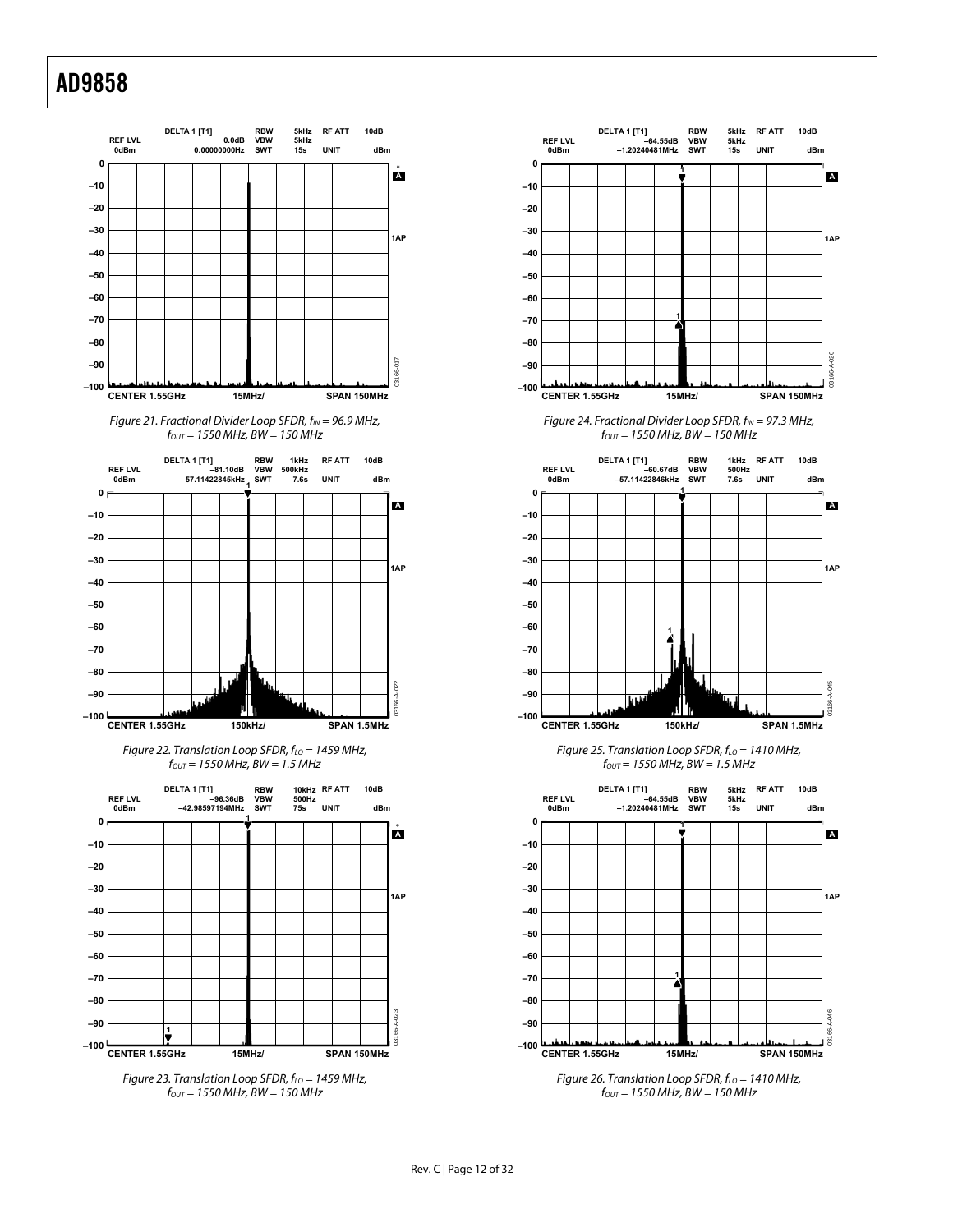

Figure 27. Power Dissipation vs. REFCLK (Single-Tone Mode,  $f_{\text{OUT}} =$  REFCLK/5) Figure 28. Supply Current vs.  $f_{\text{OUT}}$  (1 GHz REFCLK)

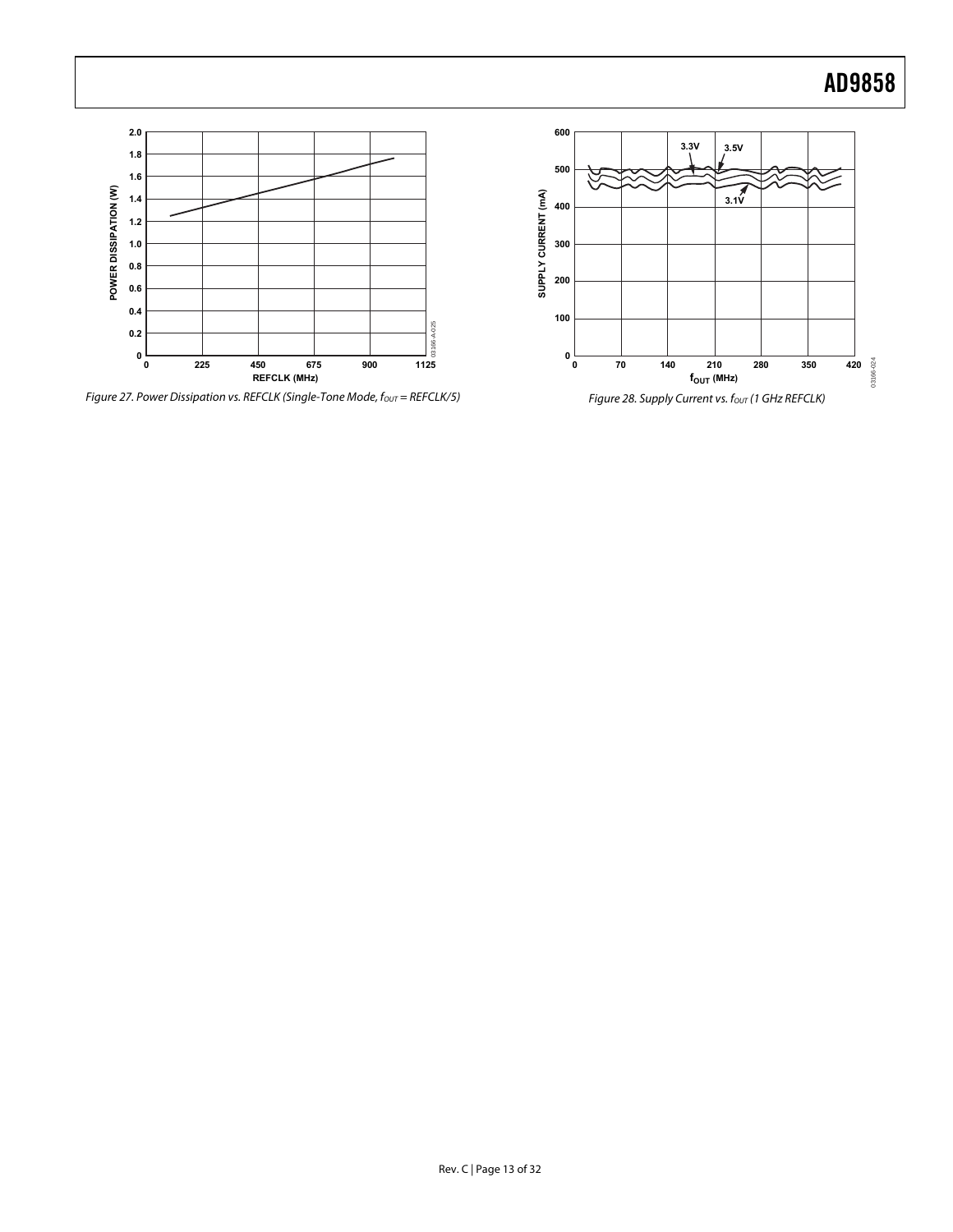### <span id="page-13-0"></span>THEORY OF OPERATION

The AD9858 DDS is a flexible device that can address a wide range of applications. The device consists of a numerically controlled oscillator (NCO) with a 32-bit phase accumulator, 14-bit phase offset adjustment, a power efficient DDS core, and a 1 GSPS, 10-bit DAC. The AD9858 incorporates additional capabilities for automated frequency sweeping. The device also offers an analog mixer, a PFD, and a programmable CP with advanced fast lock capability. These RF building blocks can be used for various frequency synthesis loops or, as needed, in system design.

The AD9858 can directly generate frequencies up to 400 MHz when driven at a 1 GHz internal clock speed. This clock can be derived from an external clock source of up to 2 GHz by using the on-chip, divide-by-2 feature. The on-chip mixer, PFD, and CP make possible a variety of synthesizer configurations capable of generating frequencies in the 1 GHz to 2 GHz range or higher.

The AD9858 offers the advantages of a DDS with the additional flexibility to work in concert with analog frequency synthesis techniques (PLL, mixing) to generate precision frequency signals with high resolution, fast frequency hopping, fast settling time, and automated frequency sweeping capabilities.

Writing data to its on-chip digital registers that control all operations of the device easily configures the AD9858. The AD9858 offers a choice of serial or parallel ports for controlling the device. Four user profiles can be selected by a pair of external pins. These profiles allow independent setting of the frequency tuning word and the phase offset adjustment word for each of the four selectable configurations.

The AD9858 can be programmed to operate in single-tone mode or in frequency sweeping mode. To save on power consumption, there is also a programmable full sleep mode, during which most of the device is powered down to reduce current flow.

The operation of a direct digital synthesizer (DDS) is described in detail in a tutorial available from Analog Devices at [www.analog.com/dds.](http://www.analog.com/dds)

### **COMPONENT BLOCKS DDS Core**

The DDS core generates the numeric values that represent a sinusoid in the digital domain. Depending on the operating mode of the DDS, this sinusoid may be changed in frequency, phase, or perhaps modulated by an information carrying signal. The frequency of the output signal is determined by a userprogrammed frequency tuning word (FTW). The relation of the output frequency of the device to the system clock (SYSCLK) is determined by

$$
f_{OUT} = \frac{(FTW \times SYSCLK)}{2^N}
$$

where  $N = 32$ .

For a more detailed explanation of a DDS core, consult the DDS tutorial at [www.analog.com/dds.](www.analog.com/dds)

### **DAC Output**

The AD9858 includes a 10-bit current output DAC. Two complementary outputs provide a combined full-scale output current (IOUT, IOUT). Differential outputs reduce the amount of common-mode noise that may be present at the DAC output, offering the advantage of an increased signal-to-noise ratio (SNR). The full-scale current is controlled by means of an external resistor (R<sub>SET</sub>) connected between the DACISET pin and analog ground. The full-scale current is proportional to the resistor value as

 $R_{SET} = 39.19 / I_{OUT}$ 

The maximum full-scale output current of the combined DAC outputs is 40 mA, but limiting the output to 20 mA provides the best spurious-free dynamic range (SFDR) performance. The DAC output compliance range is  $(AV_{DD} - 1.5 V)$  to  $(AV_{DD} + 0.5 V)$ . Voltages developed beyond this range cause excessive DAC distortion and can damage the DAC output circuitry. Proper attention should be paid to the load termination to keep the output voltage within this compliance range. When terminating the differential outputs into a transformer, the center tap should be attached to AVDD.

### **PLL Frequency Synthesizer**

The PLL frequency synthesizer is a group of independent synthesis blocks designed to be used with the DDS to expand the range of synthesis applications. These blocks are a digital PFD that drives a CP. The charge pump incorporates fast locking logic, described in the [Fast Locking Logic](#page-14-0) section. Based on system requirements, the user supplies an external loop filter and VCO. A high speed analog mixer is included for translation synthesis loops. Using the different blocks in the PLL frequency synthesizer, in conjunction with the DDS, the user can create translation loops (also known as offset loops), fractional divider loops, and traditional PLL loops to multiply the output of the DDS in frequency.

### **Phase Frequency Detector (PFD)**

The phase frequency detector has two inputs:  $PD_{IN}$  and  $DIV_{IN}$ . Both are analog inputs that can operate in differential mode or single-ended mode. Both operate at frequencies up to 150 MHz, although signals of up to 400 MHz can be accommodated on the inputs when the divide-by-4 functions are used. The expected input level for both  $PD_{IN}$  and  $DIV_{IN}$  is in the range of 800 mV p-p (differential) and 400 mV p-p (single-ended). A programmable divider that offers division ratios of M,  $N = \{1, 2, 4\}$  immediately follows the input. The division ratio is controlled by means of the control function register.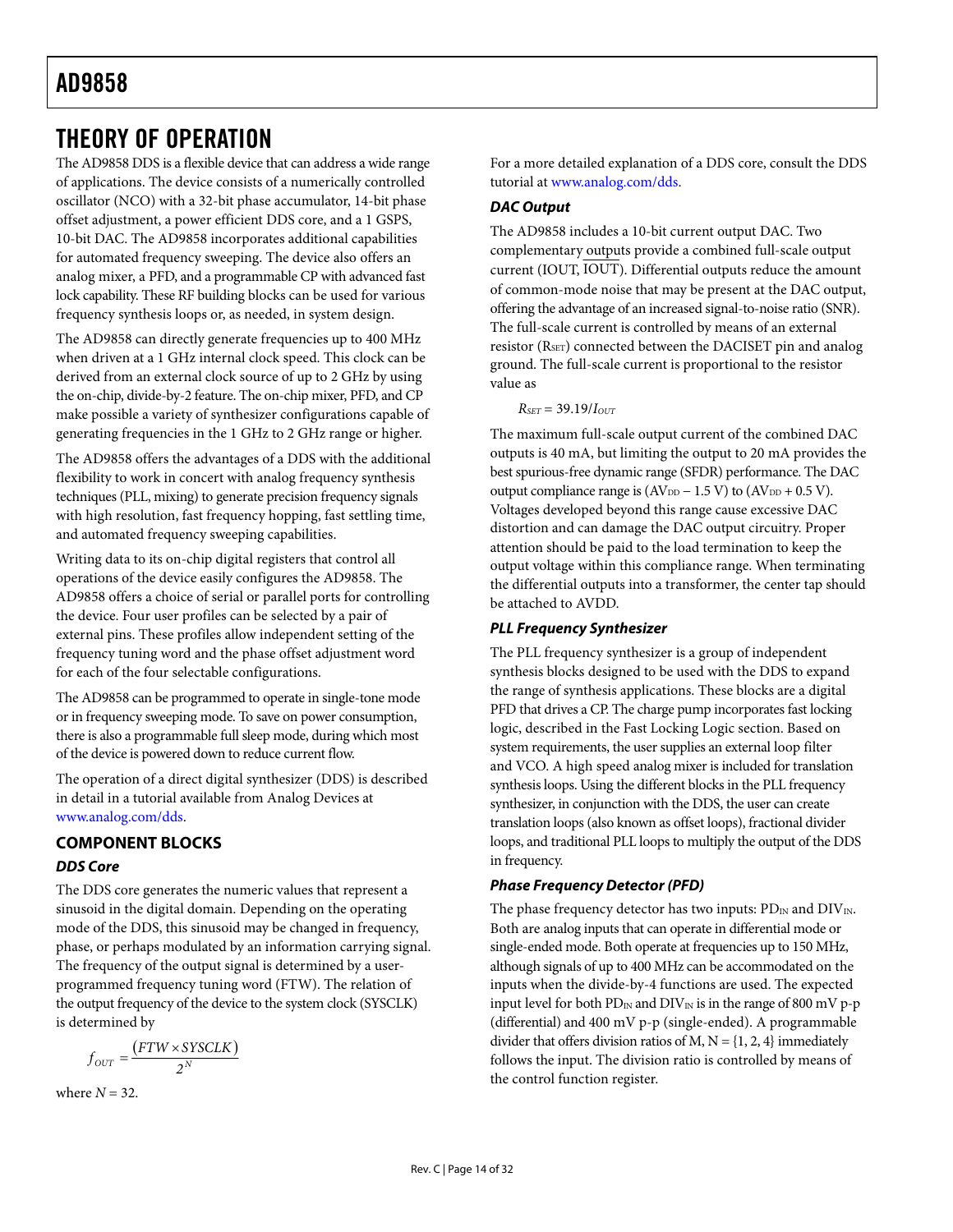### **Charge Pump (CP)**

<span id="page-14-2"></span>The charge pump output reference current is determined by an external resistor (~2.4 kΩ), which establishes a 500 μA maximum internal baseline current (I<sub>CP0</sub>). The baseline current is scaled to provide the appropriate drive current for the various operating modes (frequency detect, wide closed-loop, and final closedloop) of the CP. The amount of scaling in each mode is programmable by means of the values stored in the control function register, giving the user maximum flexibility of the frequency locking capability of the PLL.

The CP polarity can be configured as either positive or negative with respect to PD<sub>IN</sub>. When the CP polarity is positive, if  $\text{DIV}_{\text{IN}}$ leads  $PD_{IN}$ , the charge pump attempts to decrease the voltage at the VCO control node. If  $DIV_{IN}$  lags  $PD_{IN}$ , the charge pump works to increase the voltage at the VCO control node. When the CP polarity is negative, the opposite occurs. This allows the user to define either input as the feedback path. This also allows the AD9858 to accommodate ground-referenced or supply-referenced VCOs. This functionality is defined by the charge pump polarity bit in the control function register, CFR[10].

Internal to the CP, the Icpo current is scaled to provide different output drive current values for the various modes of operation. In normal operating mode, the final closed-loop mode can be programmed to scale  $I_{CP0}$  by 1, 2, 3, or 4. Setting the charge pump current offset bit, CFR[13], applies a 2 mA offset to the programmed charge pump current, allowing I<sub>CP0</sub> scaler values of 5, 6, 7, or 8. The wide closed-loop mode can be programmed to scale  $I_{CP0}$  by 0, 2, 4, 6, 8, 10, 12, or 14. The frequency detect mode can be programmed to scale I<sub>CP0</sub> by 0, 20, 40, or 60. The different modes of operation, controlled by the fast locking logic, are discussed in the [Fast Locking Logic](#page-14-0) section.

<span id="page-14-1"></span>The CP has an independent set of power pins that can operate at up to 5.25 V. While the device can operate from ground to rail, the voltage compliance should be kept in the 0.5 V to 4.5 V range to ensure the best steady-state performance. The combination of programmable output current, programmable polarity, wide compliance range, and a proprietary fast lock capability offers the flexibility necessary for the digital PLL to operate within a broad range of PLL applications.

### <span id="page-14-0"></span>**Fast Locking Logic**

The charge pump includes a fast locking algorithm that helps to overcome the traditional limitations of PLLs with regard to frequency switching time. The fast locking algorithm works in conjunction with the loop filter shown in [Figure 29](#page-14-1) to provide extremely fast frequency switching performance.

Based on the error seen between the feedback signal and the reference signal, the fast locking algorithm puts the charge pump into one of three states: frequency detect mode, a wide closed-loop mode, or a final closed-loop mode. In the frequency detect mode, the feedback and reference signals register substantial phase and frequency errors. Rather than operating in a continuous closed-loop feedback mode, the charge pump supplies a fixed current of the correct polarity to the VCO control node that drives the loop towards frequency lock. When frequency lock is detected, the fast locking logic shifts the part into one of the closed-loop modes. In the closed-loop modes, either wide or final, the charge pump supplies current to the loop filter as directed by the PFD. The frequency detect mode is intended to bring the system to a level of frequency lock from which the intermediary closed-loop system can quickly achieve phase lock.

The level of frequency lock accuracy aimed for is typically referred to as the lock range. When the frequency is within the lock range, the time required to achieve phase lock can be determined by standard PLL transient analysis methods. The charge pump current sources associated with the frequency detect mode are connected to Pin 64 (CPFL), and the closedloop current sources are connected to Pin 65 (CP) and Pin 66 (CP). Pin 64 is connected directly to the loop filter zero compensation capacitor, as shown in [Figure 29](#page-14-1). This connection allows the smoothest transition from the frequency detect mode to the closed-loop modes and enables faster overall switching times. Pin 65 and Pin 66 are connected to the loop filter in the conventional manner.



Figure 29. Charge Pump to Loop Filter Connection

The frequency detection block works as follows. The comparison logic in the frequency detection circuitry operates one eighth of the DDS system clock. A comparison is made of the frequencies present at  $PD_{IN}$  and  $DIV_{IN}$  over 19 DDS clock cycles.

To ensure that frequency lock detection is achieved while the frequency difference is within the PLL lock range, the slew rate of the VCO input should be limited such that the lock range cannot be traversed within 152 system clock cycles. The slew rate of the VCO input is determined by the programmed level of frequency detect current and the size of the zero compensation capacitor according to the following relationship:

$$
\frac{dv}{dt} = \frac{I_{f\,det}}{C_Z}
$$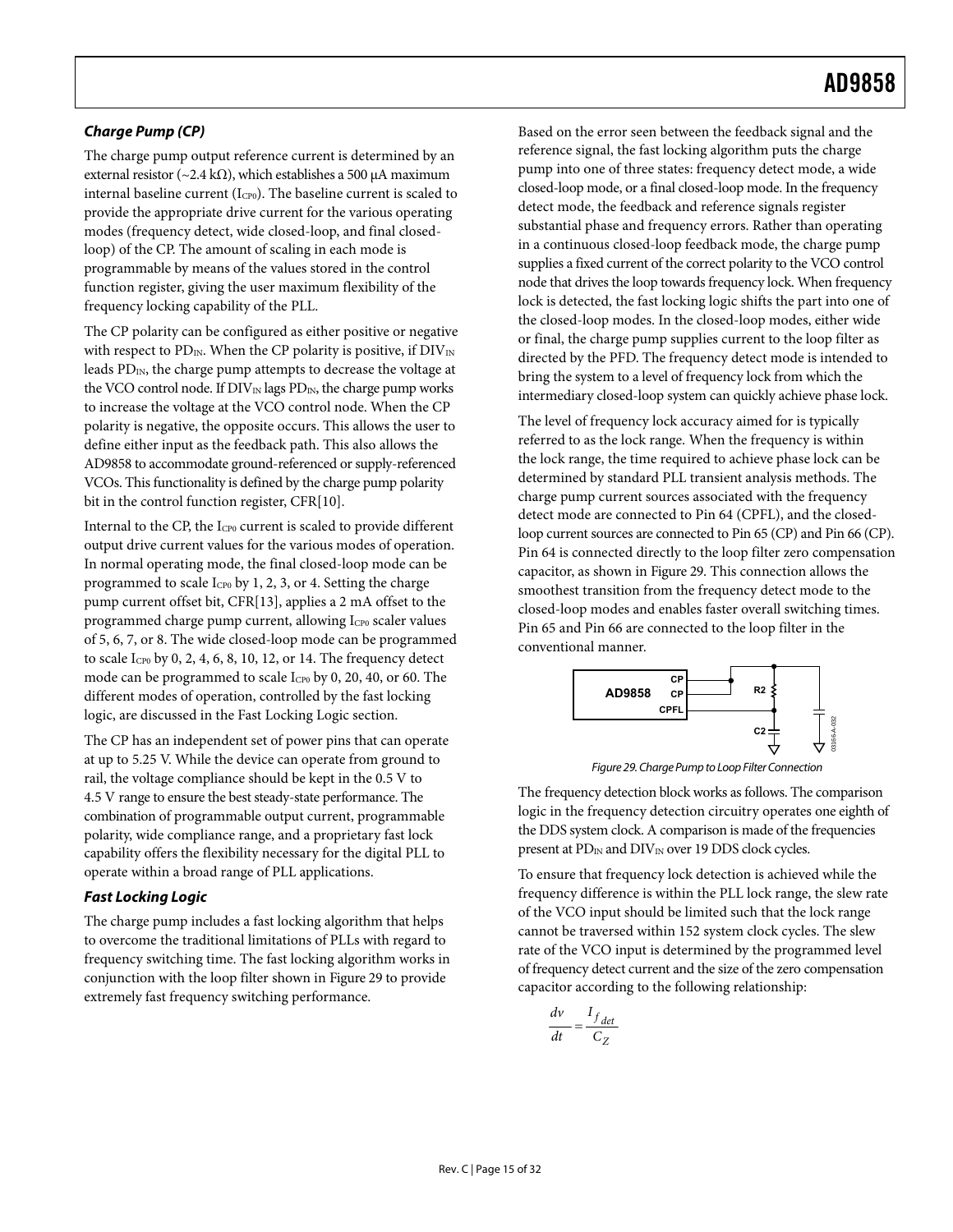<span id="page-15-0"></span>When frequency detection occurs, the loop is closed and the loop is locked based on the current programmed for the wide closed-loop mode. It is important that the loop be designed for closed-loop stability while in the wide closed-loop mode. In this mode, less phase margin can usually be tolerated, because this mode is only used to enhance the lock time but is not used in the locked free running state. When the wide closed-loop mode achieves phase lock as determined by an internal lock detector, the phase detector/charge pump transitions into the final closed-loop state. If no wide closed-loop current is programmed, the loop transitions directly from the frequency detect mode into the final closed-loop state. In the final closed-loop state, optimize the loop characteristics for the desired free running loop bandwidth.

The frequency detect mode is primarily useful in offset or translation loop applications where the phase detector inputs are more likely to detect large frequency transitions. For loop applications with significant amounts of division in the feedback loop, the frequency detection mode may not activate. This is due to the limited amount of frequency difference that is experienced at the phase detector inputs. For these applications, the primary means of accelerating the frequency settling time is to design the loop to acquire lock with the wide closed-loop setting and then switch to the final closed-loop setting.

As previously mentioned, care should be taken when planning for a large transition using the frequency detect mode to ensure that the charge pump does not cause the VCO to overshoot the closed-loop lock range, because cycle slipping can occur, which results in extended delays. [Figure 30](#page-15-1) shows two system responses. In the first response, the charge pump output current is maximized during the frequency detect mode so that, after 152 clock cycles, the VCO voltage exceeds the closed-loop lock range. The second system response provides less current during the frequency detect mode. Although this results in a longer delay in approaching the closed-loop lock range, because the system does not exceed the closed-loop range, the fast locking logic shifts the charge pump into intermediary closed-loop mode, resulting in a shorter overall frequency switching time.



<span id="page-15-2"></span><span id="page-15-1"></span>Figure 30. Typical Charge Pump Responses

#### **Analog Mixer**

The analog mixer is included for translation loops, also known as offset loops. The radio frequency (RF) and local oscillator (LO) inputs are designed to operate at frequencies up to 2 GHz. Both inputs are differential analog input stages. Both input stages are internally dc biased and should be connected through an external ac coupling mechanism. The expected input level is in the range of 800 mV p-p (differential). The intermediate frequency (IF) output is a differential analog output stage designed to operate at frequencies less than 400 MHz. This mixer is based on the Gilbert cell architecture.

### **MODES OF OPERATION**

The AD9858 DDS section has three modes of operation: single tone, frequency sweeping, and full sleep. The RF building blocks (PFD, CP, and mixer) can be active or powered down, used or unused, in the active modes.

In the single-tone mode, the device generates a single output frequency determined by a 32-bit word (frequency tuning word, FTW) loaded to an internal register. This frequency can be changed as desired, and frequency hopping can be accomplished at a rate limited only by the time required to update the appropriate registers. If even faster hopping is needed, the four profiles allow rapid hopping among the four frequencies stored in them by means of external select pins.

The frequency sweeping mode allows for the automation of most of the frequency sweeping task, making chirp and other frequency sweeping applications possible without multiple register operations via the I/O port.

In whatever mode the device is operating, changes in frequency are phase continuous (they do not cause discontinuities in the phase of the output signal). The first phase value after a frequency change is an increment of the last phase value before the change, but at the phase increment value (FTW) of the new tuning word. (This is not the same as phase coherent over frequency changes; see [Figure 31.](#page-15-2))



a Phase Coherent Frequency Change

03166-034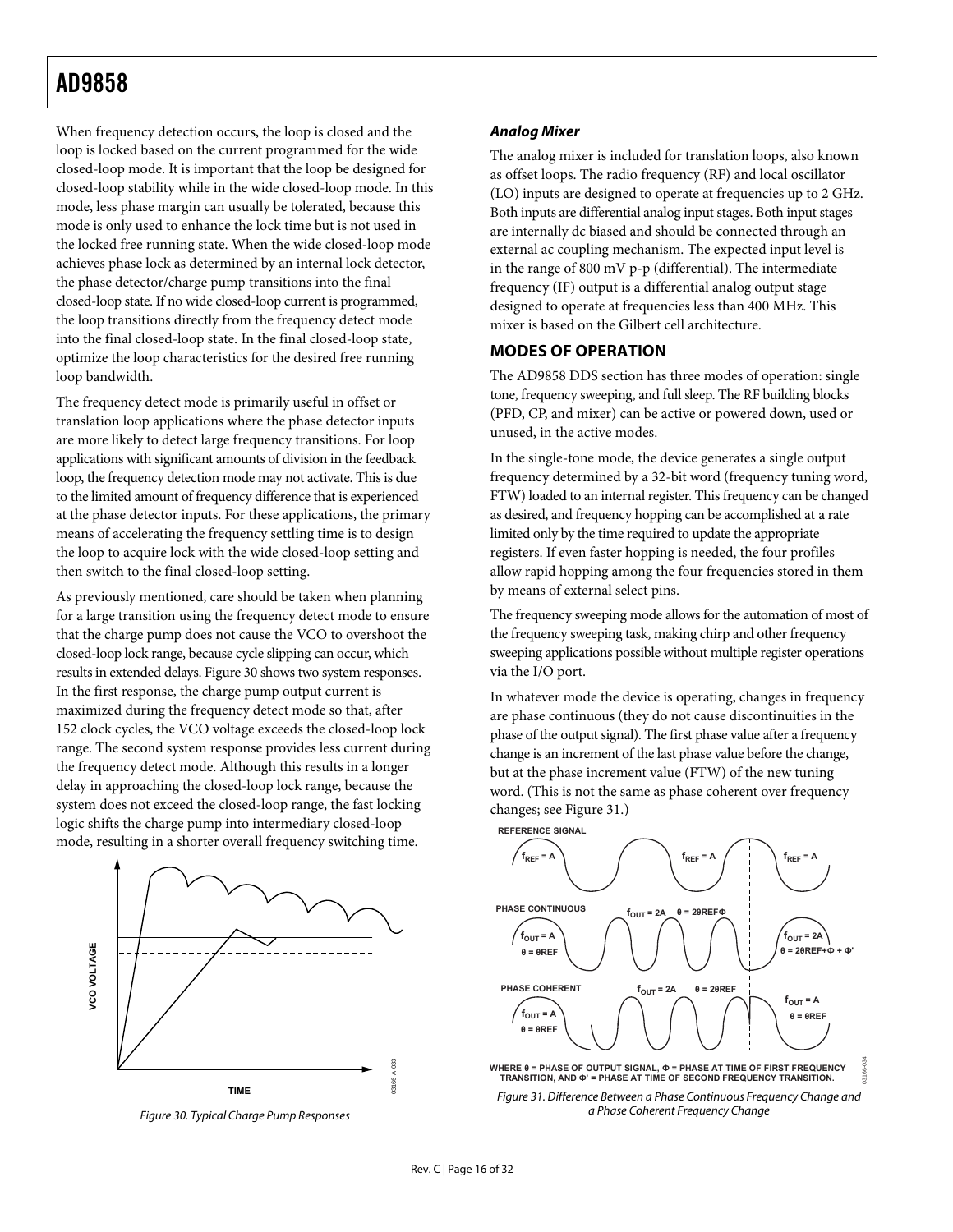tone, of a single desired frequency. This frequency is set by the value loaded by the user into the chip's FTW register. This frequency can be between 0 Hz and somewhat below one-half of the DAC sampling frequency (SYSCLK). One-half of the sampling frequency is commonly called the Nyquist frequency. The practical upper limit to the fundamental frequency range of a DDS is determined by the characteristics of the external lowpass filter, known as the reconstruction filter, which must follow the DAC output of the DDS. This filter reconstructs the desired analog sine wave output signal from the stream of sampled amplitude values output by the DAC at the sample rate (SYSCLK).

A DDS is a sampled data system. As the fundamental frequency of the DDS approaches the Nyquist frequency, the lower first image approaches the Nyquist frequency from above. As the fundamental frequency approaches the Nyquist frequency, it becomes difficult, and finally impossible, to design and construct a low-pass filter that provides adequate attenuation for the first image frequency component.

The maximum usable frequency in the fundamental range of the DDS is typically between 40% and 45% relative to the SYSCLK frequency, depending on the reconstruction filter. With a 1 GHz SYSCLK, the AD9858 is capable of producing maximum output frequencies of between 400 MHz and 450 MHz, depending on the reconstruction filter and the application system requirements.

For a desired output frequency ( $f_{\text{OUT}}$ ) and sampling rate (SYSCLK), the FTW of the AD9858 is calculated by

 $FTW = (f_{OUT} \times 2^N)/SYSCLK$ 

where:

*N* is the phase accumulator resolution in bits (32 in the AD9858). *SYSCLK* is in Hertz.

*FTW* is a decimal number.

**Single-Tone Mode Single-Tone Mode Single-Tone Mode When the decimal number is calculated, it must be rounded to** an integer and converted to a 32-bit binary value. The frequency When in single-tone mode, the AD9858 generates a signal, or an integer and converted to a 32-bit binary value. The frequency<br>tone of a single-desired frequency. This frequency is set by the resolution of the AD9858 is 0.23

#### **Frequency Sweeping Mode**

The AD9858 provides an automated frequency sweeping capability. This allows the AD9858 to generate frequency swept signals for chirped radar or other applications. The AD9858 includes features that automate much of the task of executing frequency sweeps.

The frequency sweep feature is implemented through the use of a frequency accumulator (not to be confused with the phase accumulator). The frequency accumulator repeatedly adds an incremental quantity to the current FTW, thereby creating new instantaneous frequency tuning words, causing the frequency generated by the DDS to change with time. The frequency increment, or step size, is loaded into the delta frequency tuning word (DFTW) register. The rate at which the frequency is incremented is set by the delta frequency ramp rate word (DFRRW) register. Together these registers enable the AD9858 to sweep from a beginning frequency set by the FTW, upwards or downwards, at a desired rate and frequency step size. The result is a linear frequency sweep or chirp.

The DFRRW functions as a countdown timer, in which the value of the DFRRW is decremented at the rate of SYSCLK/8. This means that the most rapid frequency word update occurs when a value of 1 is loaded into the DFRRW and results in a frequency increment at 1/8 of the SYSCLK rate. With a SYSCLK of 1 GHz, the frequency can be incremented at a maximum rate of 125 MHz (DFRRW = 1). The DFTW must specify whether the frequency sweep should proceed up or down from the starting frequency (FTW). Therefore, the DFTW is expressed as a twos complement binary value, in which positive indicates up and negative indicates down.



Figure 32. Frequency vs. Time Plots for a Given Sweep Profile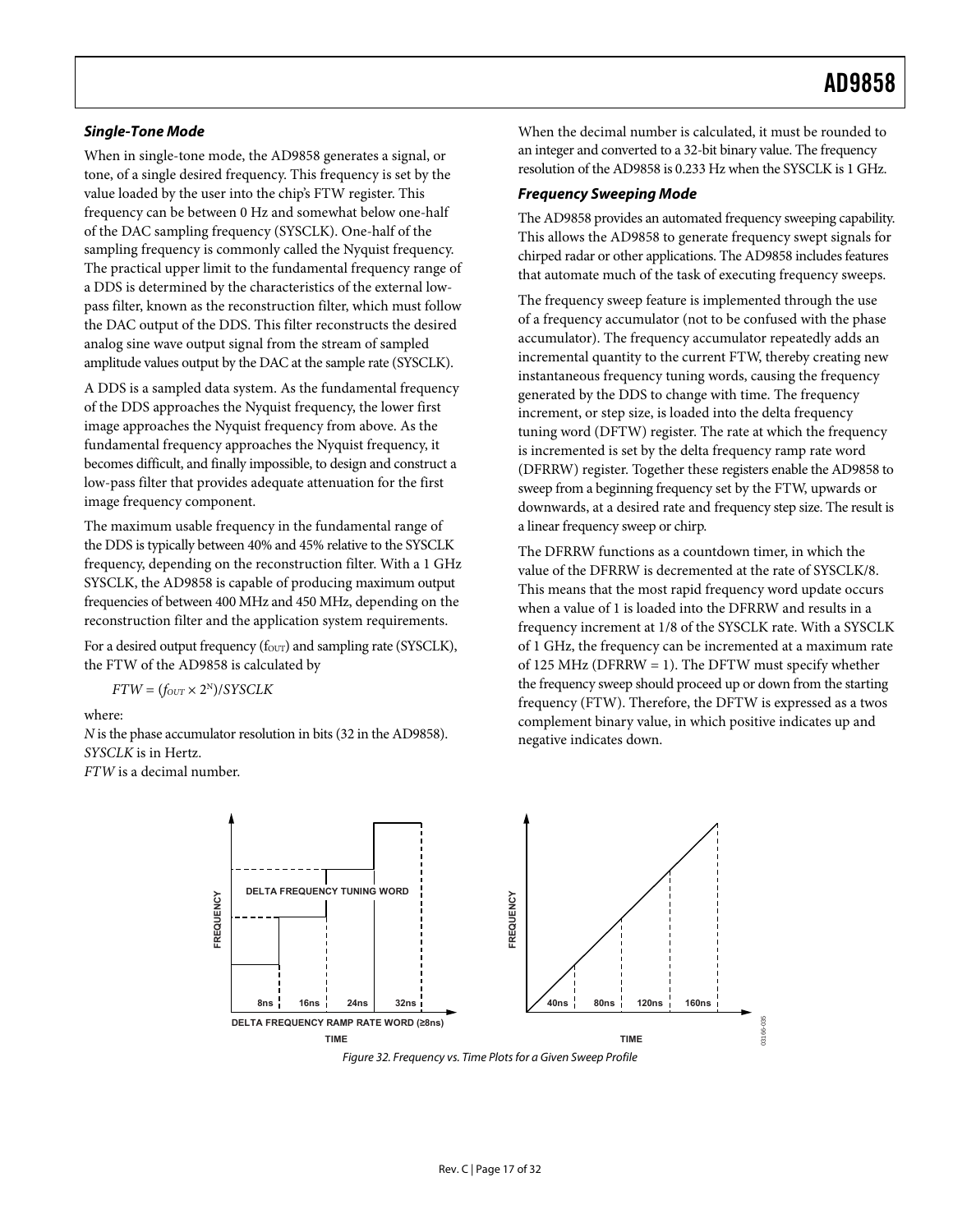<span id="page-17-0"></span>A DFRRW value of 0 written to the register stops all frequency sweeping. There is no automated stop-at-a-given-frequency function. The user must calculate the time interval required to reach the final frequency and then issue a command to write 0 into the DFRRW register. The time required for a frequency sweep is calculated by

$$
t = \frac{|f_F - f_S| \times 2^{34}}{SYSCLK^2} \times \frac{DFRRW}{DFTW}
$$

where:

*T* is the duration of the sweep in seconds. *fs* is the starting frequency determined by

$$
f_{S} = \frac{FTW}{2^{32}} \times SYSCLK
$$

*f<sub>F</sub>* is the final frequency.

The delta frequency step size is given by

$$
\Delta f = \frac{DFTW \times SYSCLK}{2^{31}},
$$

remembering that DFTW is a signed (twos complement) value.

The time between each frequency step  $(\Delta t)$  is given by

$$
\Delta t = \frac{8 \times DFRRW}{SYSCLK}
$$

The value of the stop frequency  $f_F$  is determined by

$$
f_F = f_S + t \times \frac{\Delta f}{\Delta t}
$$

#### **Returning to Starting Frequency**

The original frequency tuning word (FTW), which is written into the frequency tuning register, does not change at any time during a sweep operation. This means that the DDS can return to the sweep starting frequency at any time during a sweep. Setting the control bit, autoclear frequency accumulator, forces the frequency accumulator to 0, instantly returning the DDS to the frequency stored as FTW.

#### **Full Sleep Mode**

Setting all of the power-down bits in the control function register activates full sleep mode. During the power-down condition, the clocks associated with the various functional blocks of the device are turned off, thereby offering a significant power savings.

### **SYNCHRONIZATION SYNCLK and FUD Pins**

Timing for the AD9858 is provided via the user-supplied REFCLK input. The REFCLK input is buffered and is the source for the internally generated SYSCLK. The frequency of SYSCLK can be either the same as REFCLK or half that of REFCLK (CFR[6]). The REFCLK input is capable of handling input frequencies as high as 2 GHz. However, the device is designed for a maximum SYSCLK frequency of 1 GHz. Thus, it is mandatory that the divide-by-2 SYSCLK function be enabled when the frequency of REFCLK is greater than 1 GHz.

SYSCLK serves as the sample clock for the DAC and is fed to a divide-by-8 frequency divider to produce SYNCLK. SYNCLK is provided to the user on the SYNCLK pin. This enables synchronization of external hardware with the internal DDS clock of the AD9858. External hardware that is synchronized to the SYNCLK signal can then be used to provide the frequency update (FUD) signal to the AD9858. The FUD signal and SYNCLK are used to transfer the internal buffer register contents into the memory registers of the device. [Figure 33](#page-17-1) shows a block diagram of the synchronization methodology, and [Figure 34](#page-18-2) shows an I/O synchronization timing diagram.

SYNCLK is also used to synchronize the assertion of the profile select pins (PS0 and PS1). The FUD, PS0, and PS1 pins must be set up and held around the rising edge of SYNCLK.



<span id="page-17-1"></span>Figure 33. I/O Synchronization Block Diagram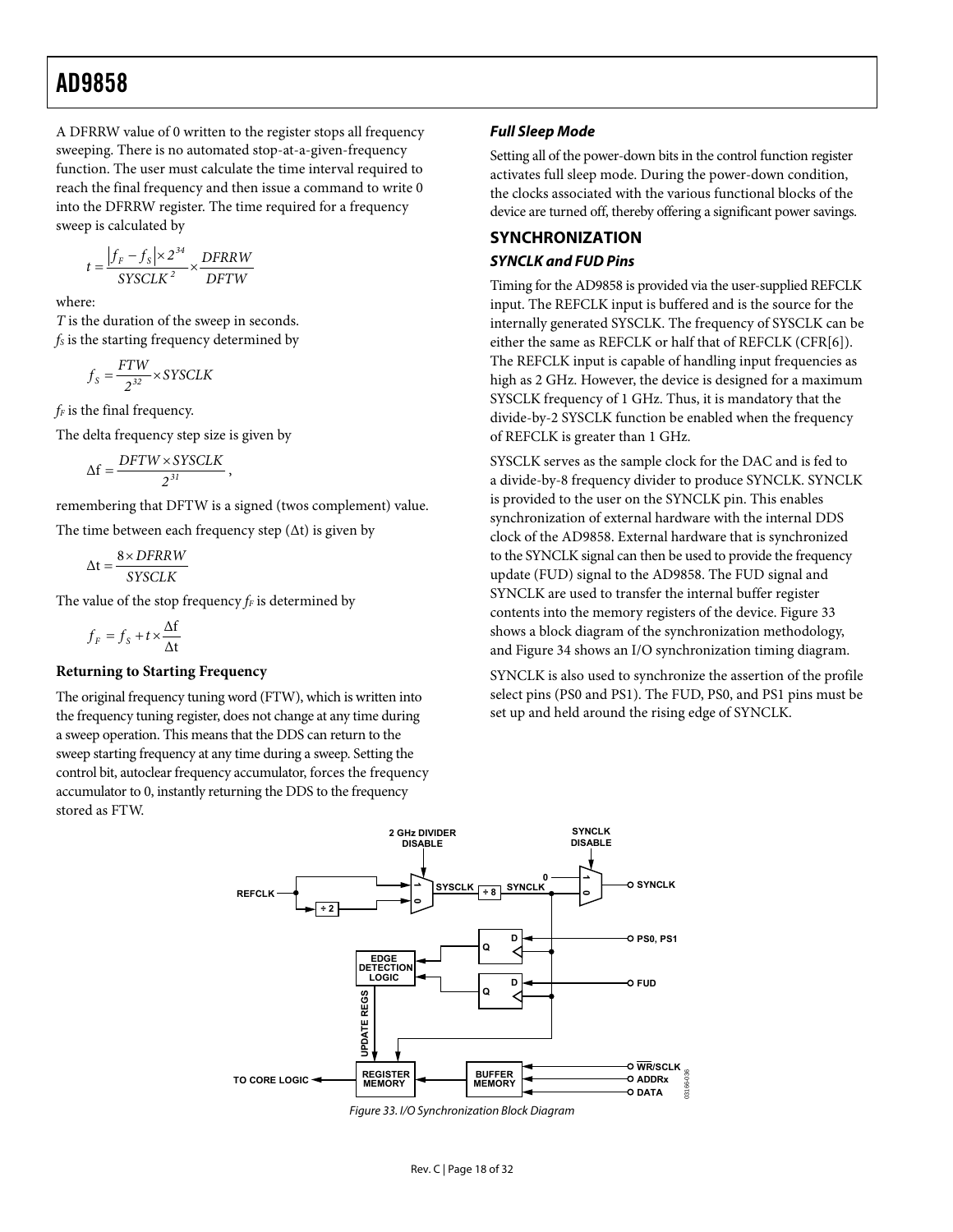03166-037

<span id="page-18-1"></span><span id="page-18-0"></span>

**FUD SEQUENCE. NOTE: I/O UPDATES ARE SYNCHRONOUS TO THE SYNCLK SIGNAL, REGARDLESS OF THE SYNCHRONIZATION MODE SELECTED.**

Figure 34. I/O Synchronization Timing Diagram

### <span id="page-18-2"></span>**Frequency Planning**

To achieve the best possible spurious performance when using the AD9858 in a hybrid synthesizer configuration, employ frequency planning. Frequency planning consists of being aware of the mechanisms that determine the location of the worst-case spurs and then using the appropriate loop tuning parameters to place these spurs either outside the loop bandwidth, so that they are attenuated, or completely outside the frequency range of interest.

When using the fractional divider configuration, the worst-case spurs occur whenever the images of the DAC harmonics fold back such that they are close to the DAC fundamental or carrier frequency. If these images fall within the loop bandwidth, they are gained up by approximately  $20 \times logN$ , where N is the gain in the loop. If N is relatively high, these spurs can still realize significant gain, even if they are slightly outside the loop bandwidth, because the loop attenuation rate is typically 20 dB/dec in this region. DAC images occur at

```
N \times f_{\text{CLOCK}} \pm M \times f_{\text{OUT}}
```
where *N* and *M* are integer multiples of *fCLOCK* and *four*, respectively.

[Figure 20](#page-10-0) shows a high spurious condition where the low-order odd harmonics are folding back around the fundamental. [Figure 24](#page-11-0) shows that the worst spurs are confined to a narrow region around the carrier and that wideband spurs are attenuated. [Figure 17](#page-10-1) shows an alternate frequency plan that results in the same carrier frequency. The output frequency of the DAC is set by

### $f_{OUT} = f_{CLOCK} \times FTW/2^N$

This makes it possible to produce the same four by different combinations of fCLOCK and FTW. In this case, the worst DAC spurs are placed well outside the loop bandwidth such that they are attenuated below the noise floor. [Figure 21](#page-11-0) shows a wideband plot for this frequency plan.

Other frequency combinations that result in high spurious signals are when subharmonics of fCLOCK fall within or near the loop bandwidth. To avoid this, ensure that the DAC  $f_{\text{OUT}}$  is sufficiently offset from the subharmonics of f<sub>CLOCK</sub> such that these products are attenuated by the loop.

Frequency planning for the translation loop is similar in that the DAC images and the fCLOCK subharmonics need to be considered. [Figure 25](#page-11-1) and [Figure 26](#page-11-2) show results for a high spurious configuration where odd order images are folding back close to the carrier. [Figure 22](#page-11-1) and [Figure 23](#page-11-2) show an alternative frequency plan that generates the same carrier frequency with low spurious content. Because this loop also requires a mixer LO frequency, additional care is required in planning for this frequency arrangement. Generally, there is some mixer LO feedthrough. The amount of feedthrough depends on the PCB layout isolation as well as the mixer LO power level, but levels of −80 dBc can typically be achieved. [Figure 26](#page-11-2) shows results for a situation where the mixer LO component shows up in the spectrum at 1.41 GHz, and another spur component shows up at Mixer  $LO + f_{CLOCK}/8$ . This places the mixer LO frequency well outside the bandwidth of interest, resulting in the spectrum shown in [Figure 25](#page-11-1).

### **PROGRAMMING THE AD9858**

The transfer of data from the user to the DDS core of the device is a 2-step process. In a write operation, the user first writes the data to the I/O buffer by using either the parallel port (which includes bits for address and data) or the serial port (where the address and data are combined in a serial word). Regardless of the method used to enter data to the I/O buffer, the DDS core cannot access the data until the data is latched into the memory registers from the I/O buffer. Toggling the FUD pin or changing one of the profile select pins causes an update of all elements of the I/O buffer memory into the register memory of the DDS core.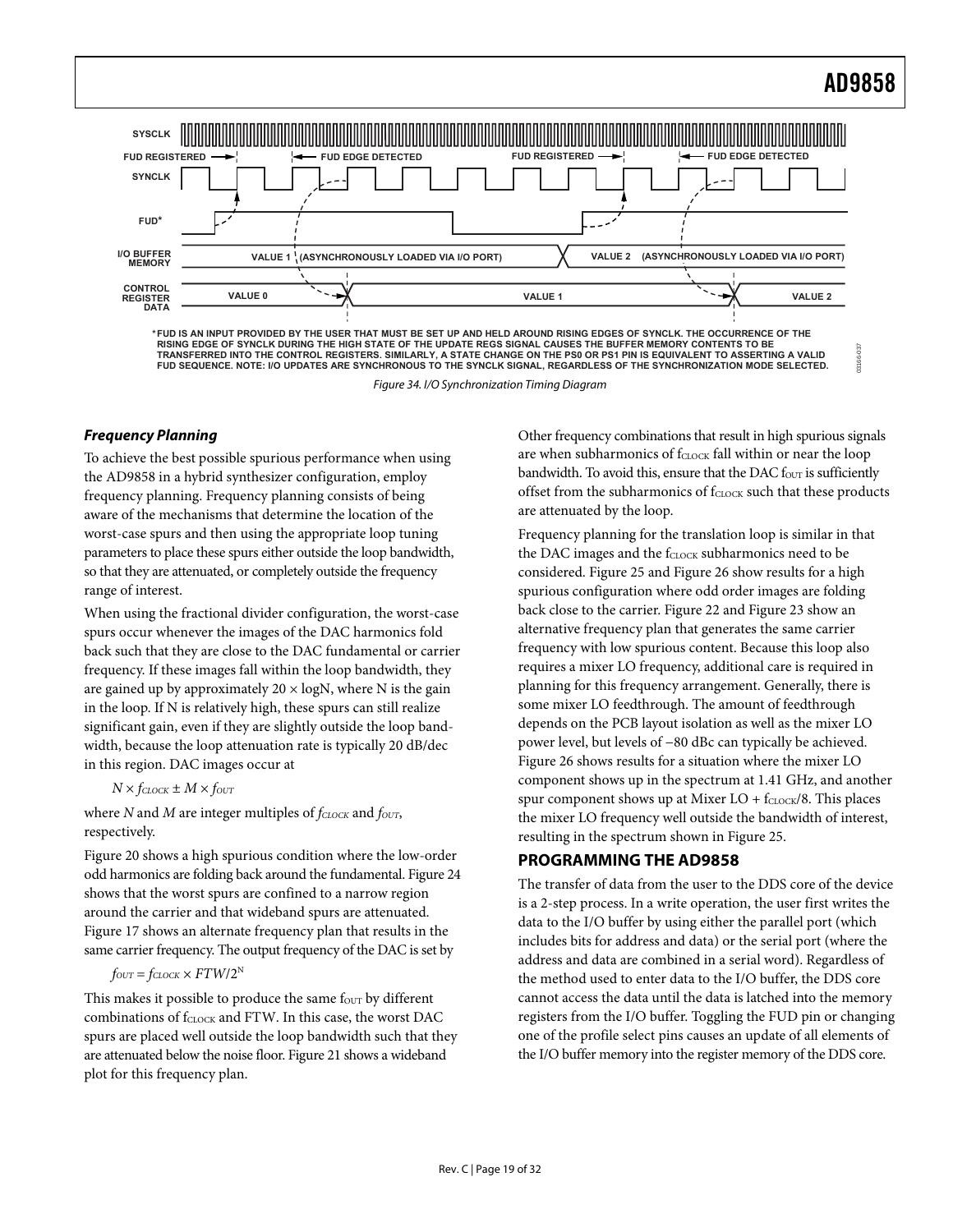### <span id="page-19-0"></span>**I/O Port Functionality**

The I/O port can operate in either serial or parallel programming mode. Mode selection is accomplished via the SPSELECT pin.

The ability to read back the contents of a register is provided in both modes to facilitate the debug process during the user's prototyping phase of a design. In either mode, however, the reading back of profile registers requires that the profile select pins (PS0 and PS1) be configured to select the desired register bank. When reading a register that resides in one of the profiles, the register address acts as an offset to select one of the registers among the group of registers defined by the profile. The profile select pins control the base address of the register bank and select the appropriate register grouping.

### **Parallel Programming Mode**

In parallel programming mode, the I/O port makes use of eight bidirectional data pins (D7 to D0), six address input pins (ADDR5 to ADDR0), a read input pin  $(\overline{RD})$ , and a write input pin  $(\overline{WR})$ . A register is selected by providing the proper address combination asdefined in the register map (see Table 6). Read or write functionality is invoked by pulsing the appropriate pin ( RD or WR); the two operations are mutually exclusive. The read or write data is transported on the D7 to D0 pins. The correlation between the D7 to D0 data bits and their functionality at a specific register address is detailed in the register map (see Table 6) and register bit description.

Parallel I/O operation allows write access to each byte of any register in the I/O buffer memory in a single I/O operation. Readback capability is slower than write capability. It is intended as a low speed function for debug purposes. Timing for both write and read cycles is depicted in [Figure 35](#page-19-1) and [Figure 36](#page-20-1).

<span id="page-19-1"></span>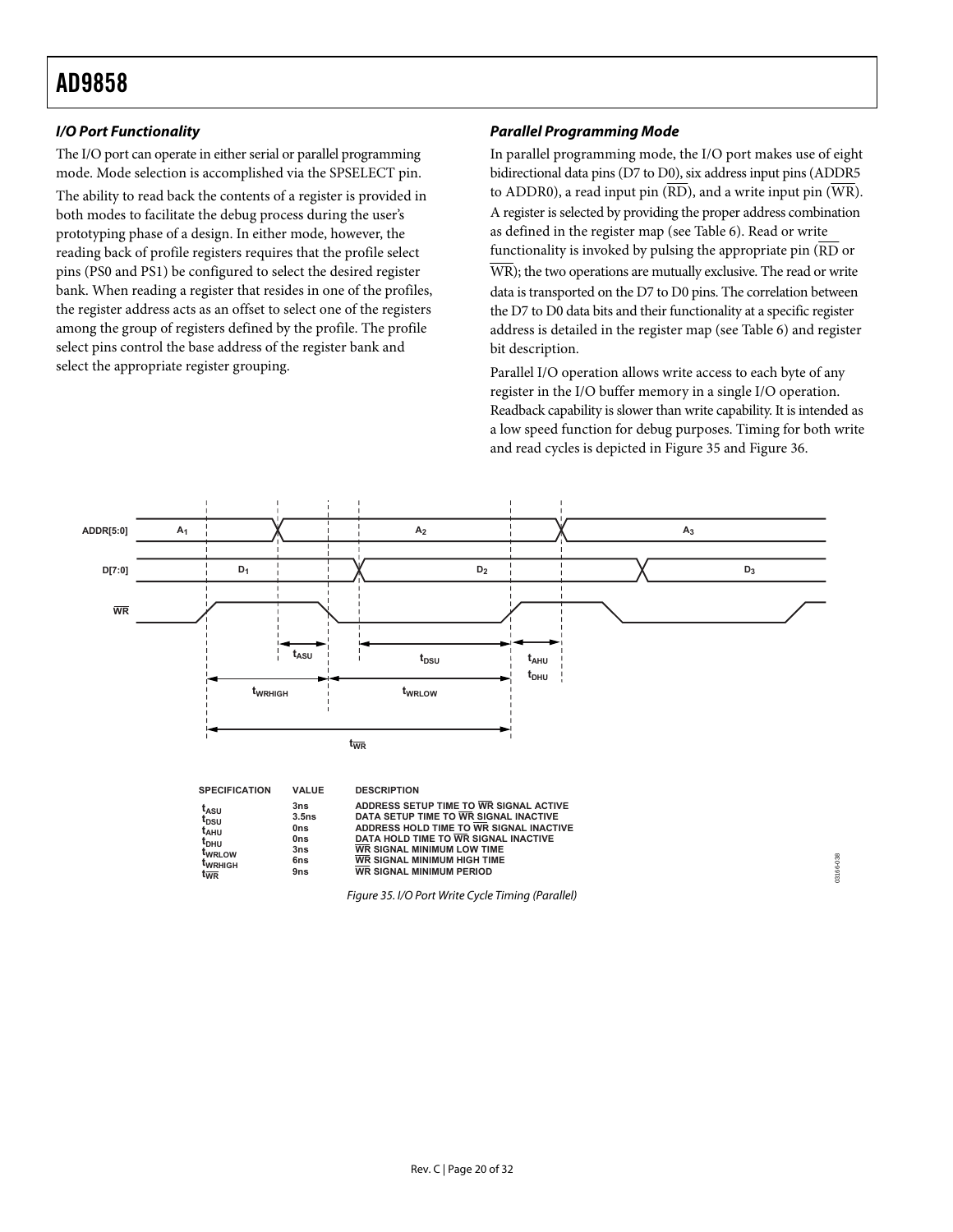<span id="page-20-0"></span>

### <span id="page-20-1"></span>**Serial Programming Mode**

In serial programming mode, the I/O port uses a chip select pin (CS), a serial clock pin (SCLK), an I/O reset pin (IORESET), and either one or two serial data pins (SDIO and/or SDO). The number of serial data pins used depends on the configuration of the I/O port, that is, whether it has been configured for 2-wire or 3-wire serial operation as defined by the control function register. In 2-wire mode, the SDIO pin operates as a bidirectional serial data pin. In 3-wire mode, the SDIO pin operates as a serial data input pin only, and the SDO pin acts as the serial output. The maximum rate of SCLK is guaranteed only for write operation.

The serial port is an SPI-compatible serial interface. Serial port communication occurs in two phases. Phase 1 is an instruction cycle consisting of an 8-bit word. The MSB of the instruction byte flags the ensuing operation as a read or write operation. The six LSBs define the serial address of the target register as defined in the register map. The instruction byte format is given in [Table 5.](#page-20-2) 

**Table 5.** 

<span id="page-20-2"></span>

| D7 (MSB) | D <sub>6</sub> | $\overline{D5}$ | D <sub>4</sub> | D3 | $\overline{D2}$ | D1 | DO (LSB) |
|----------|----------------|-----------------|----------------|----|-----------------|----|----------|
| 1: Read  | $\checkmark$   | A5              | A4             | A3 | A2              |    | A0       |
| 0: Write |                |                 |                |    |                 |    |          |

Phase 2 of a serial port communication contains the data to be routed to/from the addressed register. The number of bytes transferred during Phase 2 depends on the length of the target register. Serial operation requires that all bits associated with a serial register address be transferred.

Both phases of a serial port communication require the serial data clock (SCLK) to be operating. When writing to the device, serial bits are transferred on the rising edge of SCLK. When reading from the device, serial output bits are transferred on the falling edge of SCLK. The bit order for both phases of a serial port communication is selectable via the control function register.

The  $\overline{CS}$  pin serves as a chip select control line. When  $\overline{CS}$  is in a Logic 1 state, the SDO and SDIO pins are disabled (forced into a high impedance state). When the  $\overline{CS}$  pin is in a Logic 0 state, the SDO and SDIO pins are active. This allows multiple devices to reside on a single serial bus. If multiple devices are connected to the same serial bus, then communication with an individual device is accomplished by setting  $\overline{CS}$  to a Logic 0 state on the target device, but to a Logic 1 state on all other devices. In this way, serial communication occurs only between the controller and the target device.

When I/O synchronization is lost between the AD9858 and the external controller, the IORESET pin provides a means to reestablish synchronization without initializing the entire device. Asserting the active high IORESET pin resets the serial port state machine. This terminates the current I/O operation and puts the device into a state in which the next eight SCLK pulses are expected to be the instruction byte of the next I/O transfer. Any information previously written to the memory registers during the last valid communication cycle prior to loss of synchronization remains intact.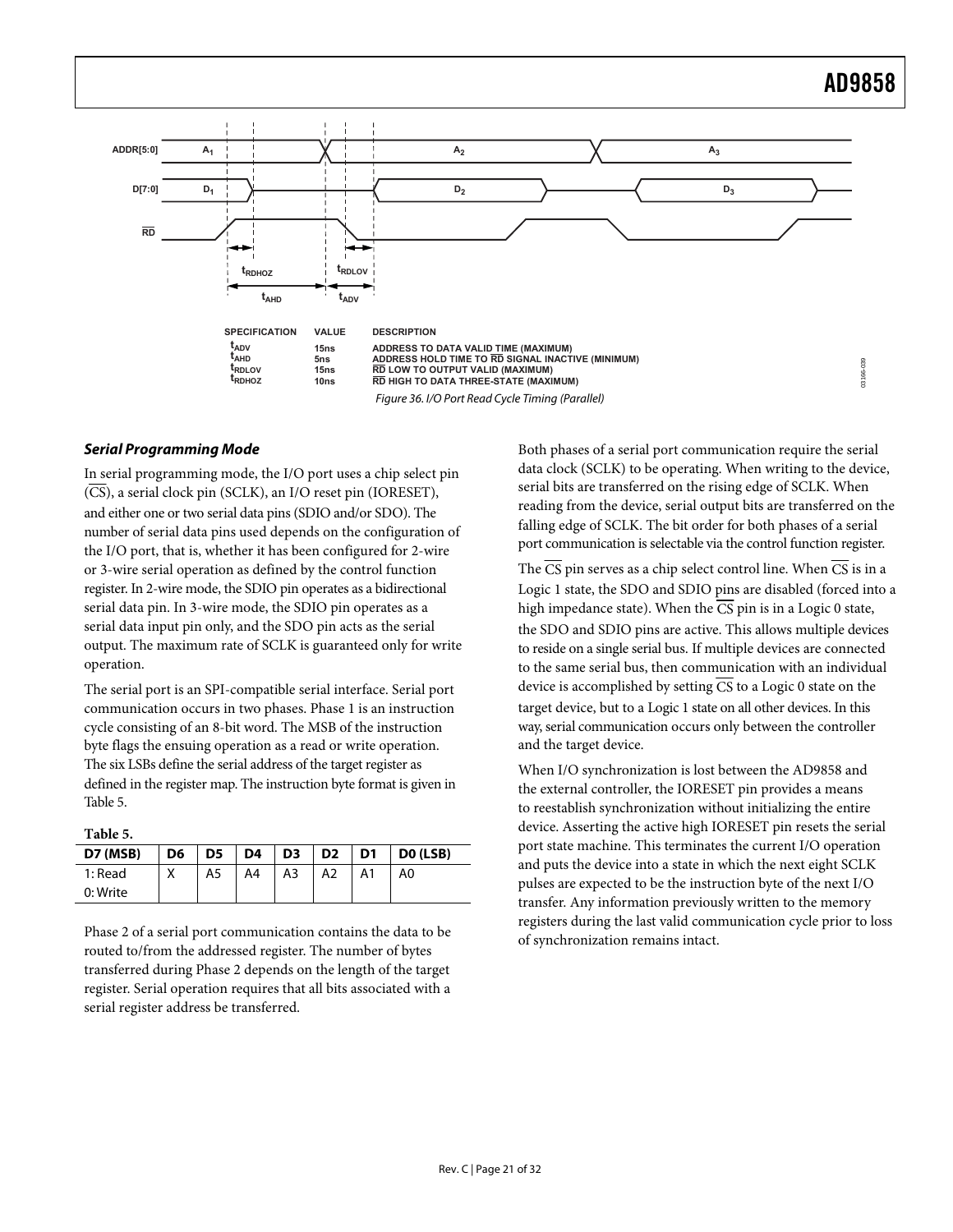### <span id="page-21-0"></span>REGISTER MAP

The registers are listed in [Table 6](#page-21-1). The serial address and parallel address numbers associated with each of the registers are shown in hexadecimal format. Square brackets [] are used to reference specific bits or ranges of bits. For example, [3] designates Bit 3, and [7:3] designates the range of bits from 7 down to 3, inclusive.

**Table 6.** 

<span id="page-21-1"></span>

| Register                                 |      | <b>Address</b>  | (MSB)                      |                                                                                                                                                                                                      |                                |                                                                |                                   |                    |                                      | (LSB)                 | <b>Default</b> |                |
|------------------------------------------|------|-----------------|----------------------------|------------------------------------------------------------------------------------------------------------------------------------------------------------------------------------------------------|--------------------------------|----------------------------------------------------------------|-----------------------------------|--------------------|--------------------------------------|-----------------------|----------------|----------------|
| Name                                     | Ser  | Par             | Bit 7                      | Bit 6                                                                                                                                                                                                | Bit 5                          | Bit 4                                                          | Bit 3                             | Bit 2              | Bit 1                                | Bit 0                 | <b>Value</b>   | Profile        |
| Control<br>function<br>register<br>(CFR) | 0x00 | 0x00<br>$[7:0]$ | <b>Not</b><br>used         | 2 GHz<br>divider<br>disable                                                                                                                                                                          | <b>SYNCLK</b><br>disable       | Mixer<br>power-<br>down                                        | Phase<br>detect<br>power-<br>down | Power-<br>down     | SDIO<br>input<br>only                | LSB first             | 0x18           | N/A            |
|                                          |      | 0x01<br>[15:8]  | Freq.<br>sweep<br>enable   | Phase detector<br>Enable<br>Charge<br>Phase detector<br>Charge<br>divider ratio (M)<br>sine<br>divider ratio (N)<br>pump<br>pump<br>offset<br>(see Table 10)<br>polarity<br>(see Table 11)<br>output |                                | 0x00                                                           | N/A                               |                    |                                      |                       |                |                |
|                                          |      | 0x02<br>[23:16] | Auto Clr<br>freq.<br>accum | Auto Clr<br>phase<br>accum                                                                                                                                                                           | Load<br>delta<br>freq<br>timer | Clear<br>freq<br>accum                                         | Clear<br>phase<br>accum           | <b>Not</b><br>used | Fast<br>lock<br>enable               | FTW for<br>fast lock  | 0x00           | N/A            |
|                                          |      | 0x03<br>[31:24] |                            | Frequency detect<br>mode charge<br>pump current<br>(see Table 7)                                                                                                                                     |                                | Final closed-loop<br>mode charge pump current<br>(see Table 8) |                                   |                    | charge pump current<br>(see Table 9) | Wide closed-loop mode | 0x00           | N/A            |
| Delta freq.                              | 0x01 | 0x04            |                            |                                                                                                                                                                                                      |                                | Delta Frequency Word[7:0]                                      |                                   |                    |                                      |                       |                | N/A            |
| tuning<br>word                           |      | 0x05            |                            |                                                                                                                                                                                                      |                                | Delta Frequency Word[15:8]                                     |                                   |                    |                                      |                       |                | N/A            |
| (DFTW)                                   |      | 0x06            |                            |                                                                                                                                                                                                      |                                | Delta Frequency Word[23:16]                                    |                                   |                    |                                      |                       |                | N/A            |
|                                          |      | 0x07            |                            |                                                                                                                                                                                                      |                                | Delta Frequency Word[31:24]                                    |                                   |                    |                                      |                       |                | N/A            |
| Delta                                    | 0x02 | 0x08            |                            |                                                                                                                                                                                                      |                                | Delta Frequency Ramp Rate Word[7:0]                            |                                   |                    |                                      |                       |                | N/A            |
| frequency<br>ramp rate<br>(DFRRW)        |      | 0x09            |                            | Delta Frequency Ramp Rate Word[15:8]                                                                                                                                                                 |                                |                                                                |                                   |                    |                                      |                       | N/A            |                |
| Frequency                                | 0x03 | 0x0A            |                            |                                                                                                                                                                                                      |                                | Frequency Tuning Word 0[7:0]                                   |                                   |                    |                                      |                       | 0x00           | $\Omega$       |
| Tuning<br>Word 0                         |      | 0x0B            |                            | Frequency Tuning Word 0[15:8]                                                                                                                                                                        |                                |                                                                |                                   |                    |                                      | 0x00                  | $\mathbf 0$    |                |
| (FTWO)                                   |      | 0x0C            |                            |                                                                                                                                                                                                      |                                | Frequency Tuning Word 0[23:16]                                 |                                   |                    |                                      |                       | 0x00           | $\mathbf 0$    |
|                                          |      | 0x0D            |                            | Frequency Tuning Word 0[31:24]                                                                                                                                                                       |                                |                                                                |                                   |                    |                                      | 0x00                  | $\mathbf 0$    |                |
| Phase                                    | 0x04 | 0x0E            |                            |                                                                                                                                                                                                      |                                | Phase Offset Word 0[7:0]                                       |                                   |                    |                                      |                       | 0x00           | $\mathbf 0$    |
| Offset<br>Word 0<br>(POWO)               |      | 0x0F            |                            | Phase Offset Word 0[13:8]<br>Not used                                                                                                                                                                |                                |                                                                |                                   |                    | 0x00                                 | $\mathbf{0}$          |                |                |
| Frequency                                | 0x05 | 0x10            |                            | Frequency Tuning Word 1[7:0]                                                                                                                                                                         |                                |                                                                |                                   |                    |                                      |                       |                | $\mathbf{1}$   |
| Tuning<br>Word 1                         |      | 0x11            |                            | Frequency Tuning Word 1[15:8]                                                                                                                                                                        |                                |                                                                |                                   |                    |                                      |                       | $\mathbf{1}$   |                |
| (FTW1)                                   |      | 0x12            |                            | Frequency Tuning Word 1[23:16]                                                                                                                                                                       |                                |                                                                |                                   |                    |                                      |                       | $\mathbf{1}$   |                |
|                                          |      | 0x13            |                            | Frequency Tuning Word 1[31:24]                                                                                                                                                                       |                                |                                                                |                                   |                    |                                      |                       | $\mathbf{1}$   |                |
| Phase                                    | 0x06 | 0x14            |                            | Phase Offset Word 1[7:0]                                                                                                                                                                             |                                |                                                                |                                   |                    |                                      |                       | $\mathbf{1}$   |                |
| Offset<br>Word 1<br>(POW1)               |      | 0x15            |                            | Phase Offset Word 1[13:8]<br>Not used                                                                                                                                                                |                                |                                                                |                                   |                    |                                      | $\mathbf{1}$          |                |                |
| Frequency                                | 0x07 | 0x16            |                            |                                                                                                                                                                                                      |                                | Frequency Tuning Word 2[7:0]                                   |                                   |                    |                                      |                       |                | $\overline{2}$ |
| Tuning<br>Word 2                         |      | 0x17            |                            |                                                                                                                                                                                                      |                                | Frequency Tuning Word 2[15:8]                                  |                                   |                    |                                      |                       |                | $\overline{2}$ |
| (FTW2)                                   |      | 0x18            |                            |                                                                                                                                                                                                      |                                | Frequency Tuning Word 2[23:16]                                 |                                   |                    |                                      |                       |                | $\overline{2}$ |
|                                          |      | 0x19            |                            | Frequency Tuning Word 2[31:24]                                                                                                                                                                       |                                |                                                                |                                   |                    |                                      |                       | $\overline{2}$ |                |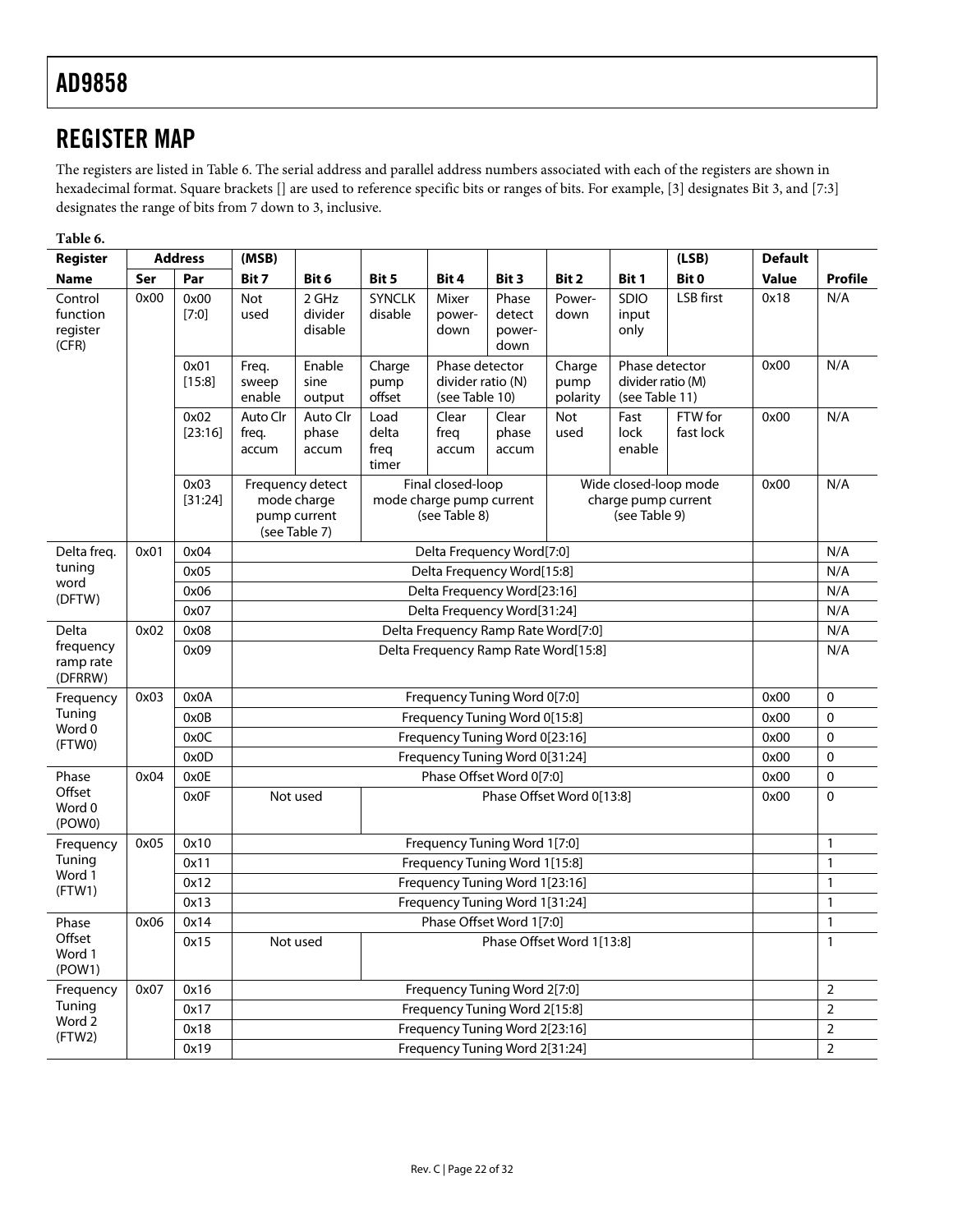<span id="page-22-0"></span>

| Register                   |      | <b>Address</b> | (MSB) |                                       |       |                                       |       |       |       | (LSB) | <b>Default</b> |                |
|----------------------------|------|----------------|-------|---------------------------------------|-------|---------------------------------------|-------|-------|-------|-------|----------------|----------------|
| <b>Name</b>                | Ser  | Par            | Bit 7 | Bit 6                                 | Bit 5 | Bit 4                                 | Bit 3 | Bit 2 | Bit 1 | Bit 0 | <b>Value</b>   | Profile        |
| Phase                      | 0x08 | 0x1A           |       |                                       |       | Phase Offset Word 2[7:0]              |       |       |       |       |                | $\overline{2}$ |
| Offset<br>Word 2<br>(POW2) |      | 0x1B           |       | Not used                              |       | Phase Offset Word 2[13:8]             |       |       |       |       |                | $\overline{2}$ |
| Frequency                  | 0x09 | 0x1C           |       | Frequency Tuning Word 3[7:0]          |       |                                       |       |       | 3     |       |                |                |
| Tuning                     |      | 0x1D           |       | Frequency Tuning Word 3[15:8]         |       |                                       |       | 3     |       |       |                |                |
| Word 3<br>(FTW3)           |      | 0x1E           |       | Frequency Tuning Word 3[23:16]        |       |                                       |       |       | 3     |       |                |                |
|                            |      | 0x1F           |       | Frequency Tuning Word 3[31:24]        |       |                                       |       |       | 3     |       |                |                |
| Phase                      | 0x0A | 0x20           |       | Phase Offset Word 3[7:0]              |       |                                       |       |       | 3     |       |                |                |
| Offset<br>Word 3<br>(POW3) |      | 0x21           |       | Phase Offset Word 3[13:8]<br>Not used |       |                                       |       | 3     |       |       |                |                |
| Reserved                   | 0x0B | 0x22           |       | Reserved, do not write, leave at 0xFF |       |                                       | 0xFE  | N/A   |       |       |                |                |
|                            |      | 0x23           |       |                                       |       | Reserved, do not write, leave at 0xFF |       |       |       |       | 0xFF           | N/A            |

### <span id="page-22-4"></span>**REGISTER BIT DESCRIPTIONS**

### <span id="page-22-2"></span>**Control Function Register (CFR)**

The CFR comprises four bytes. CFR is used to control the various functions, features, and modes of the AD9858. The functionality of each bit follows. Note that the register bits are identified according to their serial register bit locations beginning with the most significant bit.

#### **CFR[31:30]: Frequency Detect Mode Charge Pump Current**

These bits are used to set the scale factor for the frequency detect mode charge pump output current (see [Table 7](#page-22-1)). The charge pump delivers the scaled output current when the control logic forces the charge pump into its frequency detect operating mode. The charge pump's baseline output current (ICP0) is determined by the external CPISET resistor and is given by

```
ICP0 = 1.24/CPISET
```
<span id="page-22-3"></span>The recommended nominal value of the CPISET resistor is 2.4 kΩ, which yields a baseline current of 500  $\mu$ A.

#### **Table 7.**

<span id="page-22-1"></span>

| CFR[31:30] | <b>Frequency Detect Mode</b><br><b>Charge Pump Scale Value</b> | <b>Notes</b>                                |
|------------|----------------------------------------------------------------|---------------------------------------------|
| 00         | 0                                                              | $I_{\text{OUT}} = 0$ (default)              |
| 01         |                                                                | $I_{\text{OUT}} = 20 \times I_{\text{CPO}}$ |
| 10         | 3                                                              | $I_{\text{OUT}} = 40 \times I_{\text{CPO}}$ |
| 11         | 4                                                              | $I_{\text{OUT}} = 60 \times I_{\text{CP0}}$ |

### **CFR[29:27]: Final Closed-Loop Mode Charge Pump Current**

These bits are used to set the scale factor for the final closedloop mode charge pump output current (see [Table 8](#page-22-2)). The charge pump delivers the scaled output current when the control logic forces the charge pump into its final closed-loop mode.

**Table 8.** 

| CFR[29:27] | <b>Final Closed-Loop Mode</b><br><b>Charge Pump Scale Value</b> | <b>Notes</b>                                                                                                                                                                                                |
|------------|-----------------------------------------------------------------|-------------------------------------------------------------------------------------------------------------------------------------------------------------------------------------------------------------|
| 0xx        |                                                                 | $T_{\text{OUT}} = 0$ (default)<br>$T_{\text{OUT}} = 1 \text{Cp0}$<br>$T_{\text{OUT}} = 2 \times T_{\text{Cp0}}$<br>$T_{\text{OUT}} = 3 \times T_{\text{Cp0}}$<br>$T_{\text{OUT}} = 4 \times T_{\text{Cp0}}$ |
| 100        |                                                                 |                                                                                                                                                                                                             |
| 101        |                                                                 |                                                                                                                                                                                                             |
| 110        |                                                                 |                                                                                                                                                                                                             |
| 111        |                                                                 |                                                                                                                                                                                                             |

### **CFR[26:24]: Wide Closed-Loop Mode Charge Pump Current**

These bits are used to set the scale factor for the wide closedloop charge pump output current (see [Table 9\)](#page-22-3). The charge pump delivers the scaled output current when the control logic forces the charge pump into its wide closed-loop operating mode.

| яη<br>۱<br>H<br>P |  |
|-------------------|--|
|                   |  |

| CFR[26:24] | Wide Closed-Loop Mode<br><b>Charge Pump Scale Value</b> | <b>Notes</b>                                |
|------------|---------------------------------------------------------|---------------------------------------------|
| 000        | 0                                                       | $I_{\text{OUT}} = 0$ (default)              |
| 001        | 2                                                       | $I_{\text{OUT}} = 2 \times I_{\text{CP0}}$  |
| 010        | 4                                                       | $I_{\text{OUT}} = 4 \times I_{\text{CP}}$   |
| 011        | 6                                                       | $l_{\text{OUT}} = 6 \times l_{\text{CP}}$   |
| 100        | 8                                                       | $l_{OUT} = 8 \times l_{CP0}$                |
| 101        | 10                                                      | $l_{\text{OUT}} = 10 \times l_{\text{CP0}}$ |
| 110        | 12                                                      | $l_{\text{OUT}} = 12 \times l_{\text{CPO}}$ |
| 111        | 14                                                      | $l_{OUT} = 14 \times l_{CP0}$               |

#### **CFR[23]: Auto Clear Frequency Accumulator Bit**

When  $CFR[23] = 0$  (default), a new delta frequency word is applied to the input of the accumulator and added to the currently stored value.

When  $CFR[23] = 1$ , this bit automatically synchronously clears (loads zeros into) the frequency accumulator for one cycle upon reception of the FUD sequence indicator.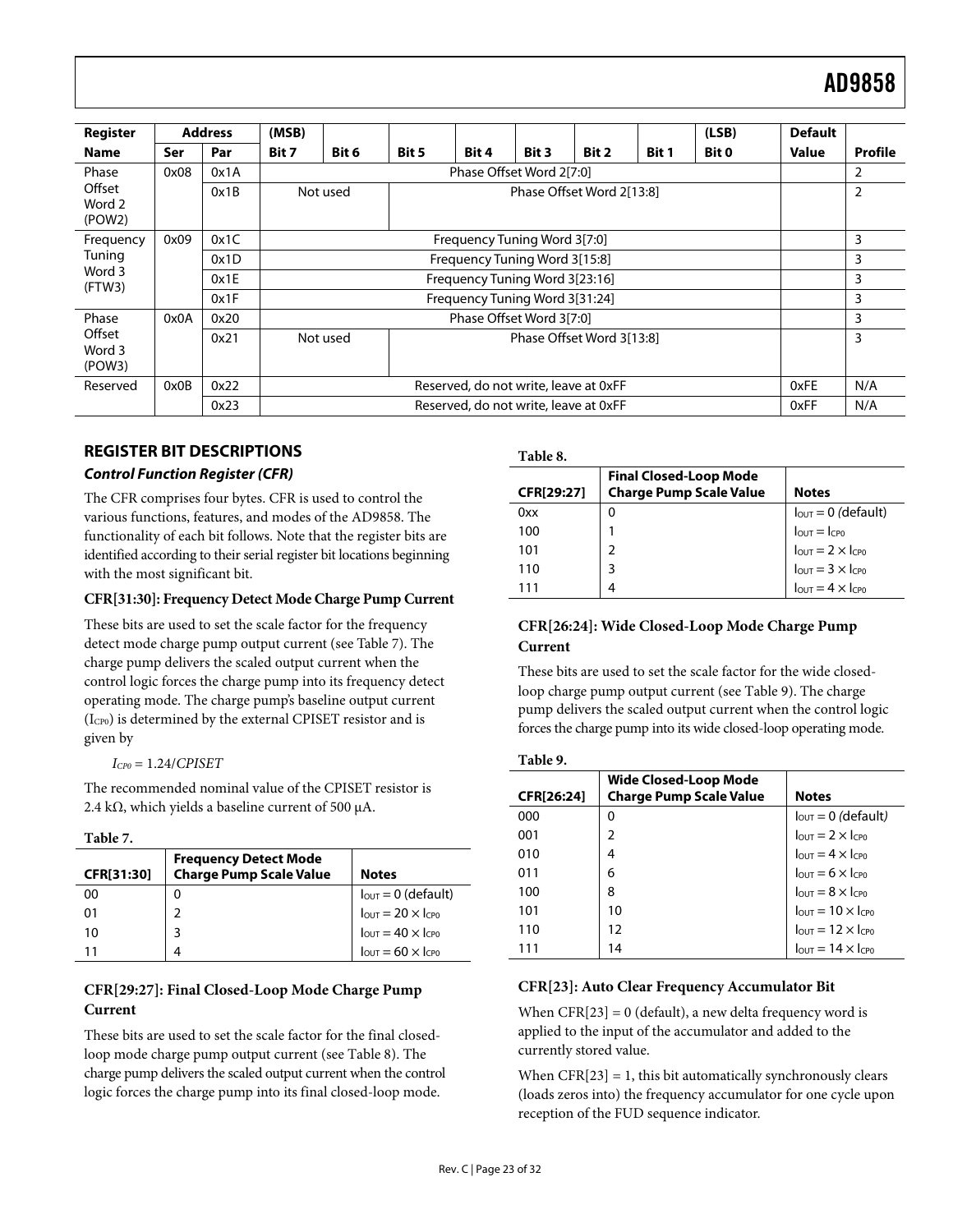### **CFR[22]: Auto Clear Phase Accumulator Bit**

When  $CFR[22] = 0$  (default), a new frequency tuning word is applied to the input of the phase accumulator and added to the currently stored value.

When  $CFR[22] = 1$ , this bit automatically synchronously clears (loads zeros into) the phase accumulator for one cycle upon reception of the FUD sequence indicator.

### **CFR[21]: Load Delta Frequency Timer**

<span id="page-23-0"></span>When  $CFR[21] = 0$  (default), the contents of the delta frequency ramp rate word are loaded into the ramp rate timer (down counter) upon detection of a FUD sequence.

When  $CFR[21] = 1$ , the contents of the delta frequency ramp rate word are loaded into the ramp rate timer upon timeout with no regard to the state of the FUD sequence indicator (that is, the FUD sequence indicator is ignored).

### **CFR[20]: Clear Frequency Accumulator Bit**

When  $CFR[20] = 1$ , the frequency accumulator is synchronously cleared and is held clear until CFR[20] is returned to a Logic 0 state (default).

### **CFR[19]: Clear Phase Accumulator Bit**

When  $CFR[19] = 1$ , the phase accumulator is synchronously cleared and is held clear until CFR[19] is returned to a Logic 0 state (default).

### **CFR[18]: Not Used.**

### <span id="page-23-1"></span>**CFR[17]: Fast Lock Enable Bit**

When  $CFR[17] = 0$  (default), the PLL's fast lock algorithm is disabled. When  $CFR[17] = 1$ , the PLI's fast-lock algorithm is active.

### **CFR[16]: FTW for Fast Lock Bit**

This bit allows the user to control whether or not the PLL's fast lock algorithm uses the tuning word value to determine whether or not to enter fast locking mode.

When  $CFR[16] = 0$  (default), the fast locking algorithm of the PLL considers the relationship between the programmed frequency tuning word and the instantaneous frequency as part of the locking process.

When  $CFR[16] = 1$ , the fast locking algorithm of the PLL does not use the frequency tuning word as part of the locking process.

### **CFR[15]: Frequency Sweep Enable Bit**

When  $CFR[15] = 0$  (default), the device is in single-tone mode. When  $CFR[15] = 1$ , the device is in the frequency sweep mode.

### **CFR[14]: Enable Sine Output Bit**

When  $CFR[14] = 0$  (default), the angle-to-amplitude conversion logic employs a cosine function.

When  $CFR[14] = 1$ , the angle-to-amplitude conversion logic employs a sine function.

### **CFR[13]: Charge Pump Offset Bit**

When  $CFR[13] = 0$  (default), the charge pump operates with normal current settings.

When  $CFR[13] = 1$ , the charge pump operates with offset current settings (see [Charge Pump](#page-14-2) section).

### **CFR[12:11]: Phase Detector Divider Ratio (N)**

These bits set the phase detector divide value (see [Table 10](#page-23-0)).

#### **Table 10.**

| CFR[12:11] | <b>Phase Detector Divider Ratio (N)</b> | <b>Notes</b>  |
|------------|-----------------------------------------|---------------|
| 00         |                                         | Default value |
| 01         |                                         |               |
| 1x         | Δ                                       | LSB ignored   |

### **CFR[10]: Charge Pump Polarity Bit**

When  $CFR[10] = 0$  (default), the charge pump is set up for operation with a ground-referenced VCO. In this mode, the charge pump sources current when the frequency at  $PD_{IN}$  is less than the frequency at  $DIV_{IN}$ . It sinks current when the opposite is true.

When  $CFR[10] = 1$ , the charge pump is set up for a supplyreferenced VCO. In this mode, the source/sink operation of the charge pump is opposite that for a ground-referenced VCO.

### **CFR[9:8]: Phase Detector Divider Ratio (M)**

These bits set the phase detector divide value (see [Table 11](#page-23-1)).

#### **Table 11.**

| <b>CFR[9:8]</b> | <b>Phase Detector Divider Ratio (M)</b> | <b>Notes</b>  |
|-----------------|-----------------------------------------|---------------|
| ΩO              |                                         | Default value |
| 01              |                                         |               |
| 1x              |                                         | LSB ignored   |

### **CFR[7]: Not Used**

### **CFR[6]: 2 GHz Divider Disable Bit**

When  $CFR[6] = 0$  (default), the REFCLK divide-by-2 function is enabled. REFCLK input can be up to 2 GHz.

When  $CFR[6] = 1$ , the REFCLK divide-by-2 function is disabled. REFCLK input must be no more than 1 GHz.

### **CFR[5]: SYNCLK Disable Bit**

When  $CFR[5] = 0$  (default), the SYNCLK pin is active.

When  $CFR[5] = 1$ , the SYNCLK pin assumes a static Logic 0 state (disabled). In this state, the pin drive logic is shut down to keep noise generated by the digital circuitry at a minimum. However, the synchronization circuitry remains active (internally) to maintain normal device timing.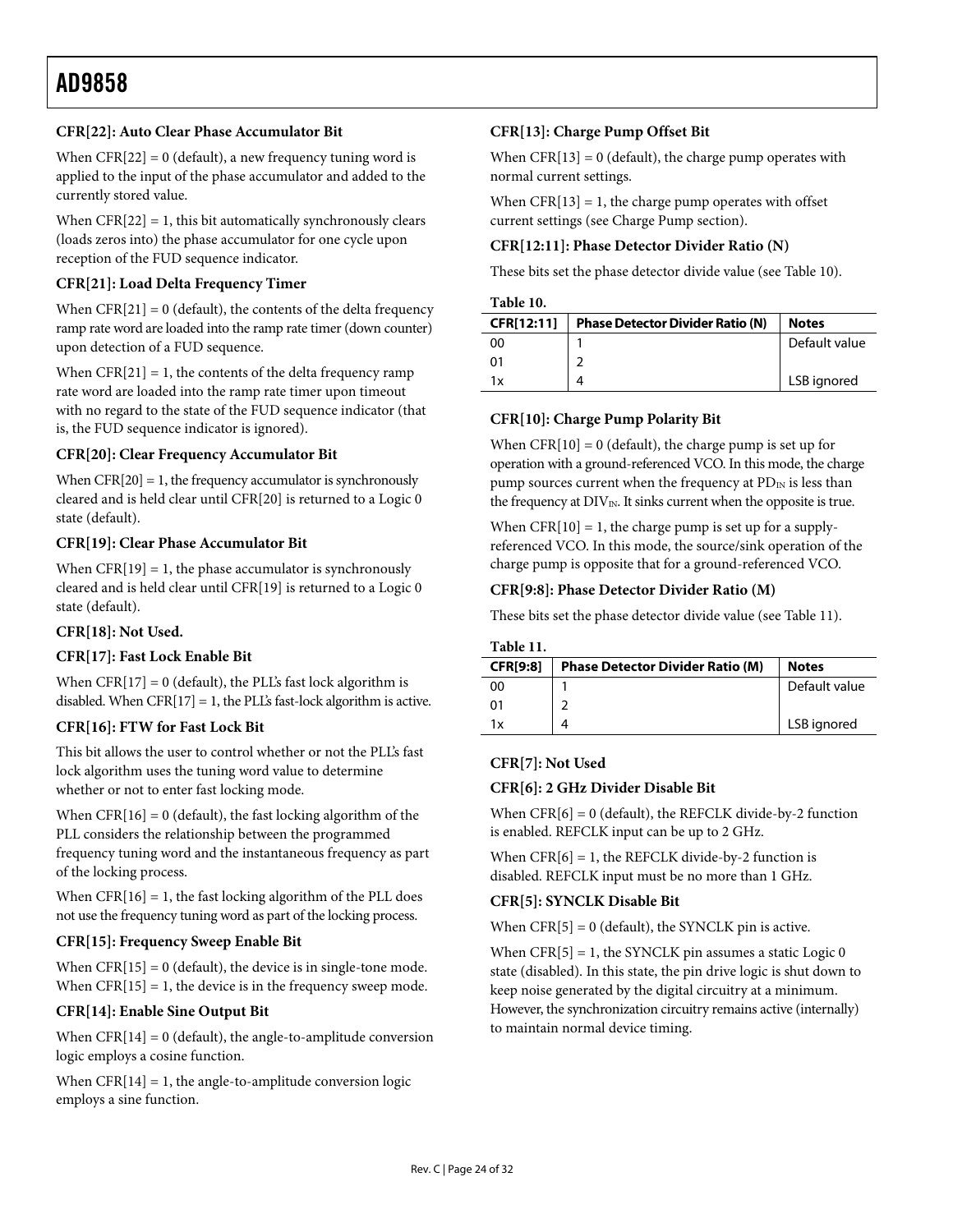### <span id="page-24-0"></span>**CFR[4:2]: Power-Down Bits**

Active high (Logic 1) powers down the respective function. Writing a Logic 1 to all three bits causes the device to enter full sleep mode.

 $CFR[4]$  is used to shut down the analog mixer stage (default = 1).

CFR[3] is used to shut down the phase detector and charge pump circuitry (default = 1).

CFR[2] is used to shut down the DDS core and DAC and to stop all internal clocks except SYNCLK (default  $= 0$ ).

### **CFR[1]: SDIO Input Only**

When  $CFR[1] = 0$  (default), the SDIO pin has bidirectional operation (2-wire serial programming mode).

When  $CFR[1] = 1$ , the serial data I/O pin (SDIO) is configured as an input only pin (3-wire serial programming mode).

### **CFR[0]: LSB First**

This bit has an effect on device operation only if the I/O port is configured as a serial port.

When  $CFR[0] = 0$  (default), MSB first format is active.

When  $CFR[0] = 1$ , LSB first format is active.

### **OTHER REGISTERS**

### **Delta Frequency Tuning Word (DFTW)**

The DFTW register comprises four bytes. The contents of the DFTW are applied to the input of the frequency accumulator. When the device is in the frequency sweep mode, the output of the frequency accumulator is added to the frequency tuning word and fed to the phase accumulator. This provides the frequency sweep capability of the AD9858.

### **Delta Frequency Ramp Rate Word (DFRRW)**

The DFRRW comprises two bytes. The DFRRW is a 16-bit unsigned number used to clock the frequency accumulator.

### **USER PROFILE REGISTERS**

The user profile registers are comprised of the four frequency tuning words and four phase offset words. Each pair of frequency and phase registers forms a configurable user profile, selected by the user profile pins.

### **User Profiles**

The AD9858 features four user profiles (0 to 3) that are selected by the profile select pins (PS0 and PS1) on the device. Each profile has its own frequency tuning word. This allows the user to load a different frequency tuning word into each profile, which can then be selected as desired by the profile select pins. This makes it possible to hop among the different frequencies at rates up to 1/16 of the SYSCLK while in single-tone mode.

The AD9858 also provides a 14-bit phase offset word (POW) for each profile. The value in this register is a 14-bit unsigned number (POW) that represents the proportional (PO/2<sup>14</sup>) phase offset to be added to the instantaneous phase value. This allows the phase of the output signal to be adjusted in fine increments of phase (about 0.022°). It is possible to update the FTW and POW of any profile while the AD9858 is operating at the frequency specified by another profile and then switch to the profile containing the newly loaded frequency. Changing the current profile updates both parameters so care must be taken to ensure that no unwanted parameter changes take place.

It is also possible to repeatedly write a new frequency into the FTW register of a selected profile and to jump to the new frequency by strobing the frequency update pin (FUD). This allows hopping to arbitrary frequencies but is limited in the rate at which this can be accomplished by the speed of the I/O port (100 MHz in parallel mode) and the necessity to transfer several bytes of data for each new frequency tuning word. This can be accomplished rapidly enough for many applications.

#### **Phase Offset Control**

A 14-bit phase offset  $(\theta)$  can be added to the output of the phase accumulator by means of the phase offset words stored in the memory registers. This feature provides the user with three different methods of phase control.

The first method is a static phase adjustment, where a fixed phase offset is loaded into the appropriate phase offset register and left unchanged. The result is that the output signal is offset by a constant angle relative to the nominal signal. This allows the user to phase align the DDS output with an external signal, if necessary.

The second method of phase control is where the user regularly updates the appropriate phase offset register via the I/O port. By properly modifying the phase offset as a function of time, the user can implement a phase modulated output signal. The rate at which phase modulation can be performed is limited by both the speed of the I/O port and the frequency of SYSCLK.

The third method of phase control involves the profile registers, in which the user loads up to four different phase offset values into the appropriate profiles. The user can then select among the four preloaded phase offset values via the AD9858 profile select pins. Therefore, the phase changes are accomplished by driving the hardware pins rather than writing to the I/O port, thereby avoiding the speed limitation imposed by the I/O port. However, this method is restricted to only four phase offset values (one phase offset value per profile). Each profile has an associated frequency and phase value. Changing the current profile updates both parameters; therefore, care must be taken to ensure that no unwanted parameter changes take place.

The phase offset value is routed through a unit delay  $(z^{-1})$  block. This is done to ensure that updates of the phase offset values exhibit the same amount of latency as updates of the frequency tuning word.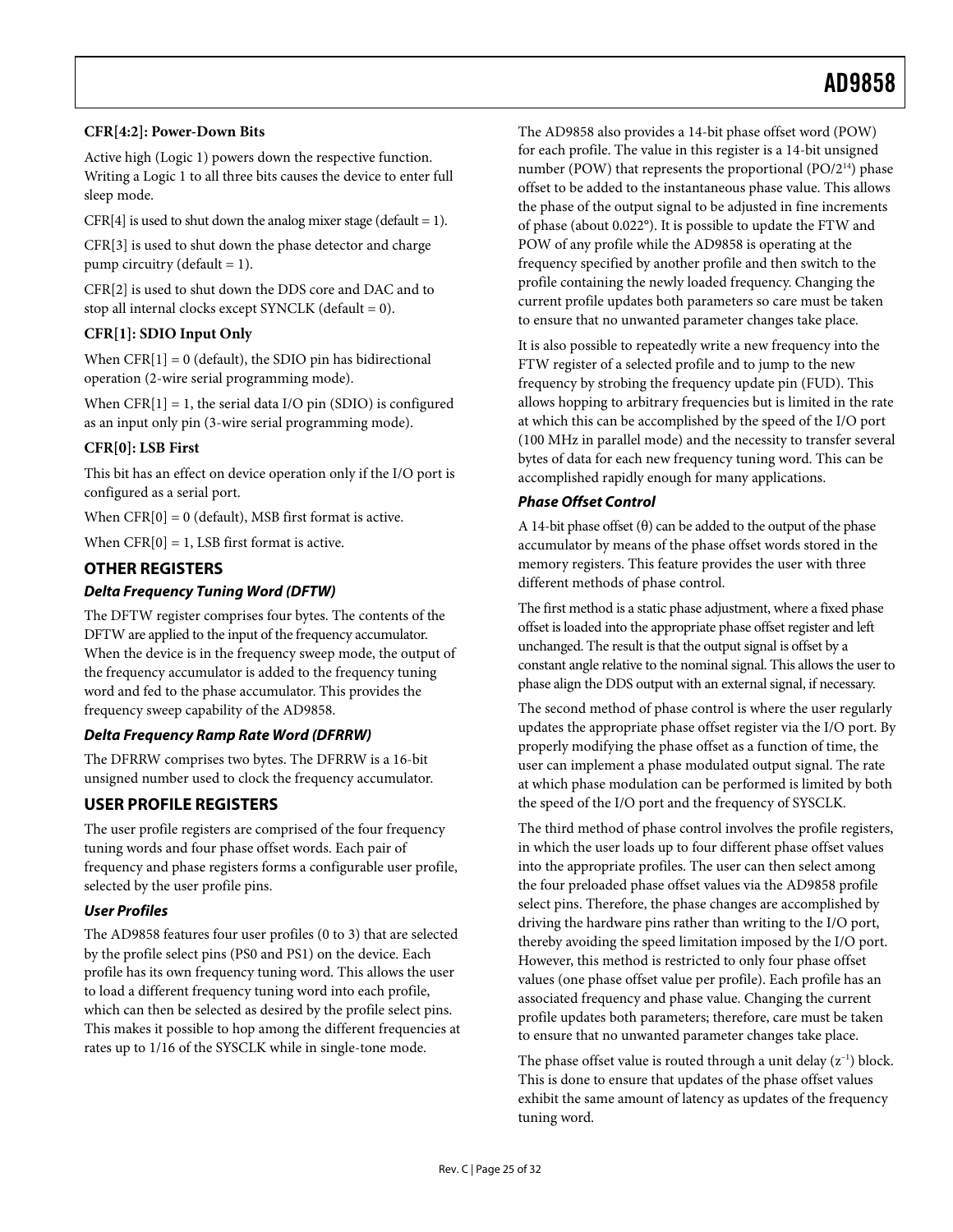### **Profile Selection**

A profile consists of a specific group of memory registers (see [Table 6](#page-21-1)). In the AD9858, each profile contains a 32-bit frequency tuning word and a 14-bit phase offset word. Each profile is selectable via two external profile select pins (PS0 and PS1), as defined in [Table 12](#page-25-0). The specific mapping of registers to profiles is detailed in the [Register Bit Descriptions](#page-22-4) section. The user should be aware that selection of a profile is internally synchronized with DDS CLK using the SYNCLK timing. That is, SYNCLK is used to synchronize the assertion of the profile select pins (PS0 and PS1). Therefore, the PS0 and PS1 pins must be set up and held around the rising edge of SYNCLK.

**Table 12.** 

<span id="page-25-0"></span>

| _____           |                 |                |
|-----------------|-----------------|----------------|
| PS <sub>1</sub> | PS <sub>0</sub> | <b>Profile</b> |
|                 |                 |                |
|                 |                 |                |
|                 |                 |                |
|                 |                 |                |

The profiles are available to the user to provide rapid changing of device parameters via external hardware, which alleviates the speed limitations imposed by the I/O port. For example, the user might preprogram the four phase offset registers with values that correspond to phase increments of 90°. By controlling the PS0 and PS1 pins, the user can implement  $\pi/2$  phase modulation. The data modulation rate is much higher than that possible by repeatedly reloading a single phase offset register via the I/O port.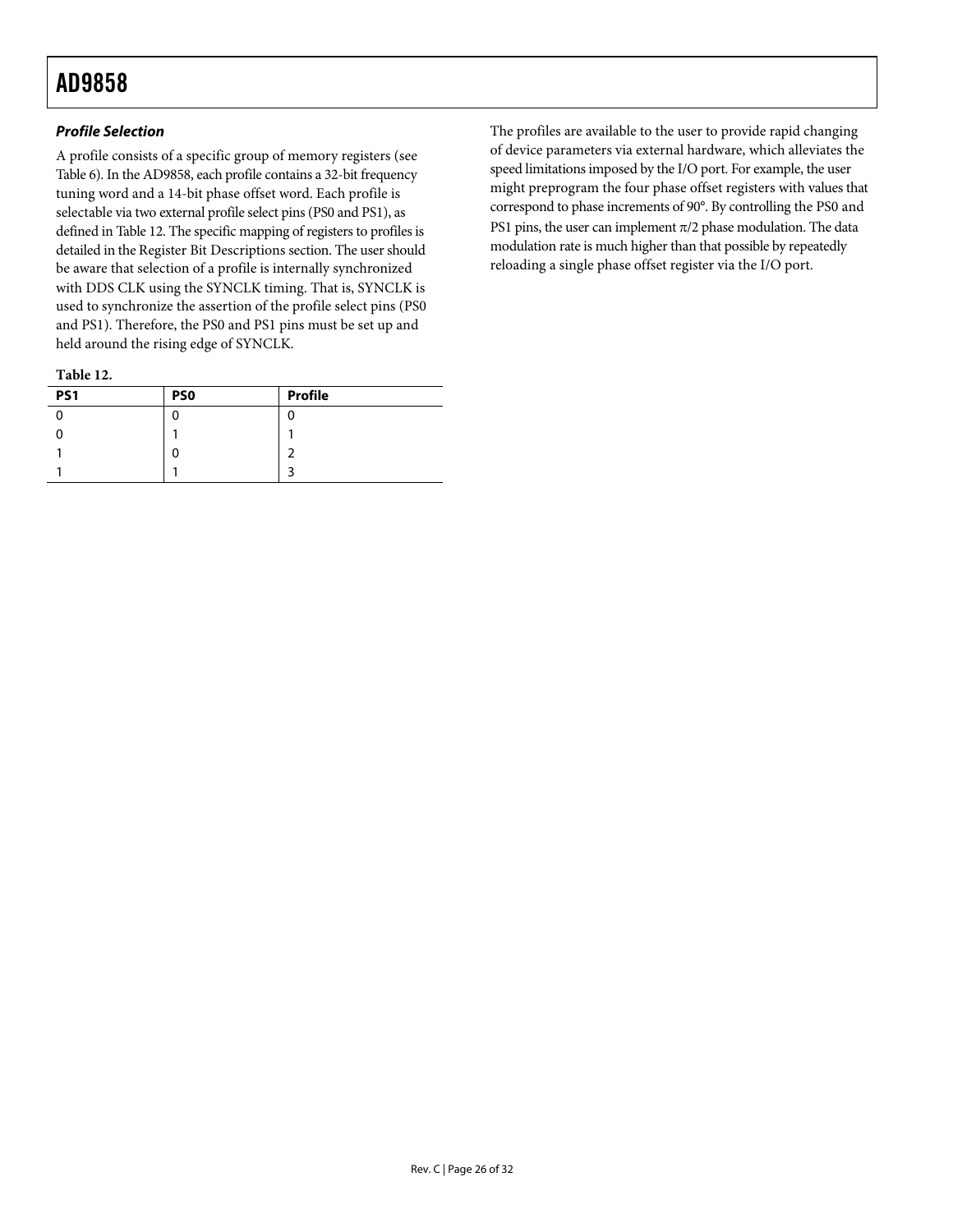### <span id="page-26-0"></span>APPLICATIONS INFORMATION



<span id="page-26-3"></span>



<span id="page-26-1"></span>

<span id="page-26-2"></span>Figure 39. DDS Synthesizer AD9858 as Fractional N Synthesizer (Implemented in Fractional Divide Evaluation Board)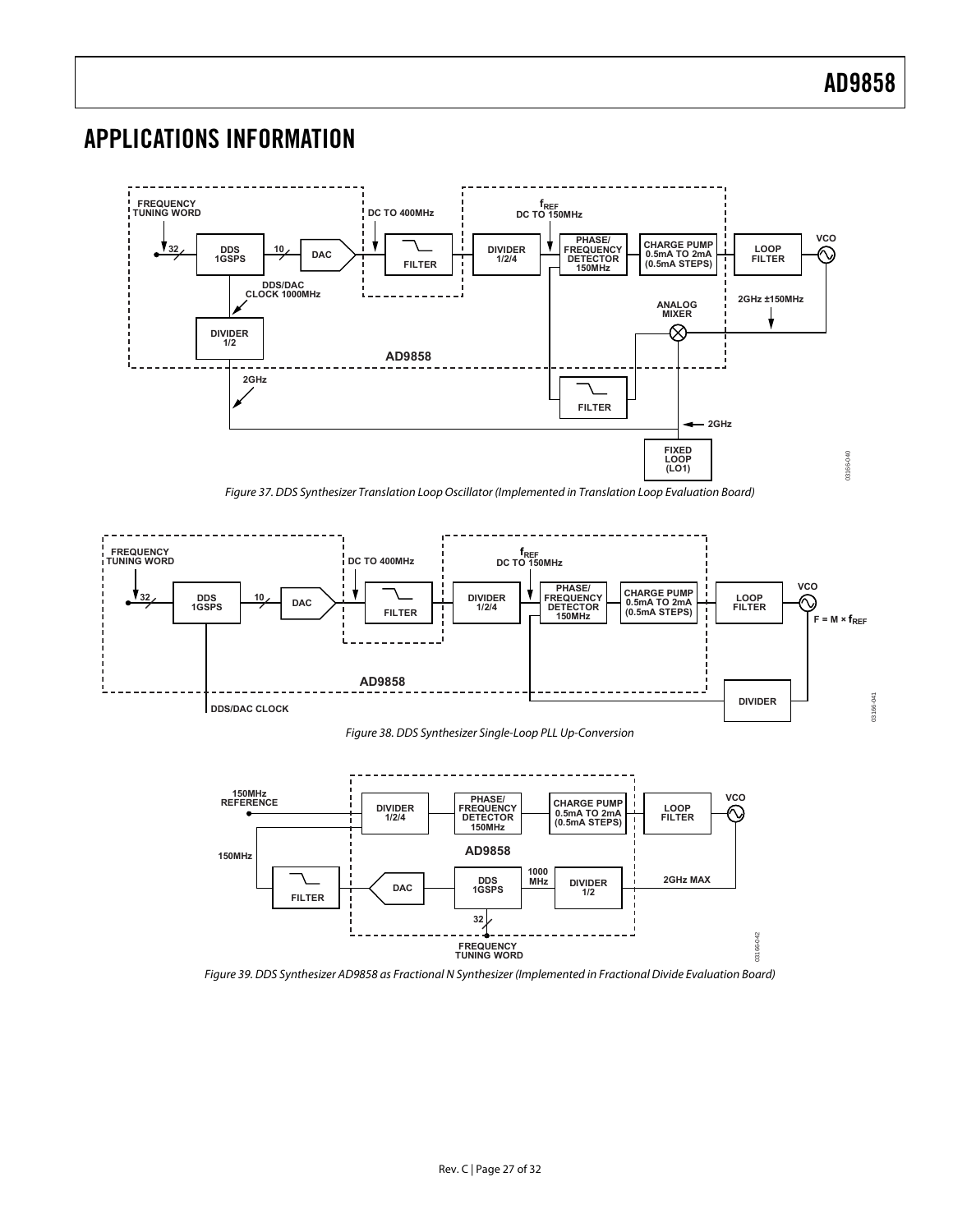### <span id="page-27-0"></span>**EVALUATION BOARDS**

The AD9858 has three different evaluation board designs. The first design is the traditional DDS evaluation board (see [Figure 38](#page-26-1)). In this design, the DDS is clocked and the output is taken directly from the DAC. The analog mixer and PLL blocks are made available for separate evaluation.

The second design is a fractional divide loop (see [Figure 39](#page-26-2)). This evaluation board was designed to incorporate the DDS, the phase frequency detector, and the charge pump. In this application, the DDS is used in a PLL loop. Unlike a fixed divider used in traditional PLL loops, the output signal is divided and fed back to the phase frequency detector by the DDS. To do this, the output signal of the PLL loop is fed to the DDS as REFCLK. The DDS is programmed to match the reference input frequency. Because the DDS output frequency can take on 232 potential values between 0 Hz and one-half of the PLL loop output frequency, this enables frequency resolution on the order of 470 MHz, assuming a PLL loop output frequency of 2 GHz.

The third design is a translation loop or offset loop (see [Figure 37\)](#page-26-3). In this design, the analog mixer is incorporated into the feedback path of the loop. This allows direct up-conversion to the transmission frequency.

The three evaluation boards have separate schematics, BOMs, and instructions. See [www.analog.com/dds](http://www.analog.com/dds) for more information.

**Table 13. Evaluation Boards for the AD9858** 

| Model         | <b>Description</b>                                           |  |
|---------------|--------------------------------------------------------------|--|
| AD9858/PCBZ   | AD9858 Frequency Synthesizer Board                           |  |
| AD9858/FDPCB  | AD9858 Fractional Divide Loop Frequency<br>Synthesizer Board |  |
| AD9858/TLPCBZ | AD9858 Translation Loop Frequency<br>Synthesizer Board       |  |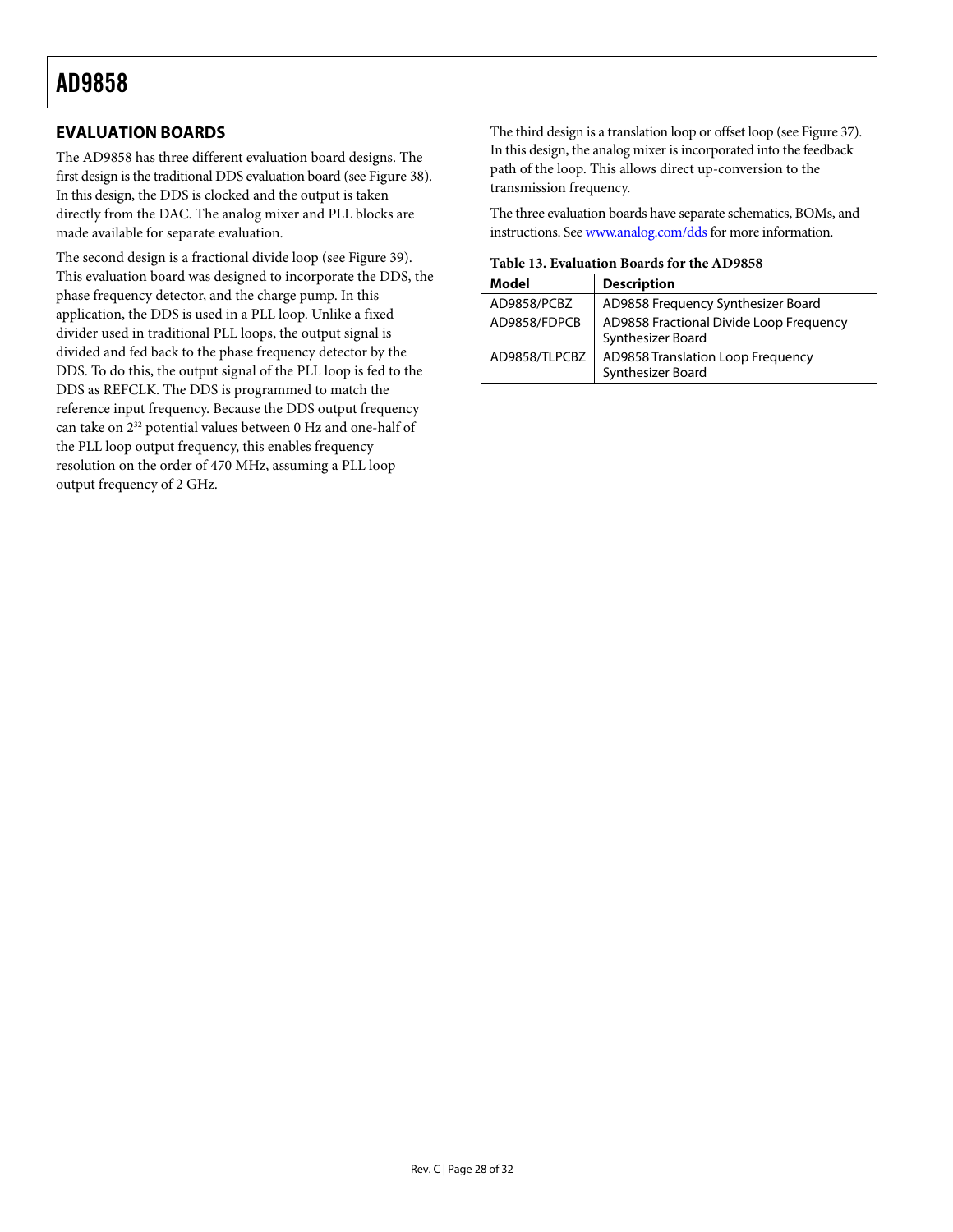### <span id="page-28-0"></span>OUTLINE DIMENSIONS



### **WARNING**

The TQFP\_EP (thermal slug) must be attached to the ground plane or some other large metal mass for thermal transfer. Failure to do so may cause excessive die temperature rise and damage to the device.

### **ORDERING GUIDE**

<span id="page-28-1"></span>

| Model                      | Temperature Range                  | <b>Package Description</b>                | <b>Package Option</b> |
|----------------------------|------------------------------------|-------------------------------------------|-----------------------|
| AD9858BSV                  | $-40^{\circ}$ C to $+85^{\circ}$ C | 100-Lead TQFP EP                          | SV-100-1              |
| AD9858BSVZ <sup>1</sup>    | $-40^{\circ}$ C to $+85^{\circ}$ C | 100-Lead TQFP EP                          | SV-100-1              |
| AD9858/PCBZ <sup>1</sup>   |                                    | <b>Generic Evaluation Board</b>           |                       |
| AD9858/FDPCB               |                                    | <b>Fractional Divide Evaluation Board</b> |                       |
| AD9858/TLPCBZ <sup>1</sup> |                                    | <b>Translation Loop Evaluation Board</b>  |                       |

1 Z = RoHS Compliant Part.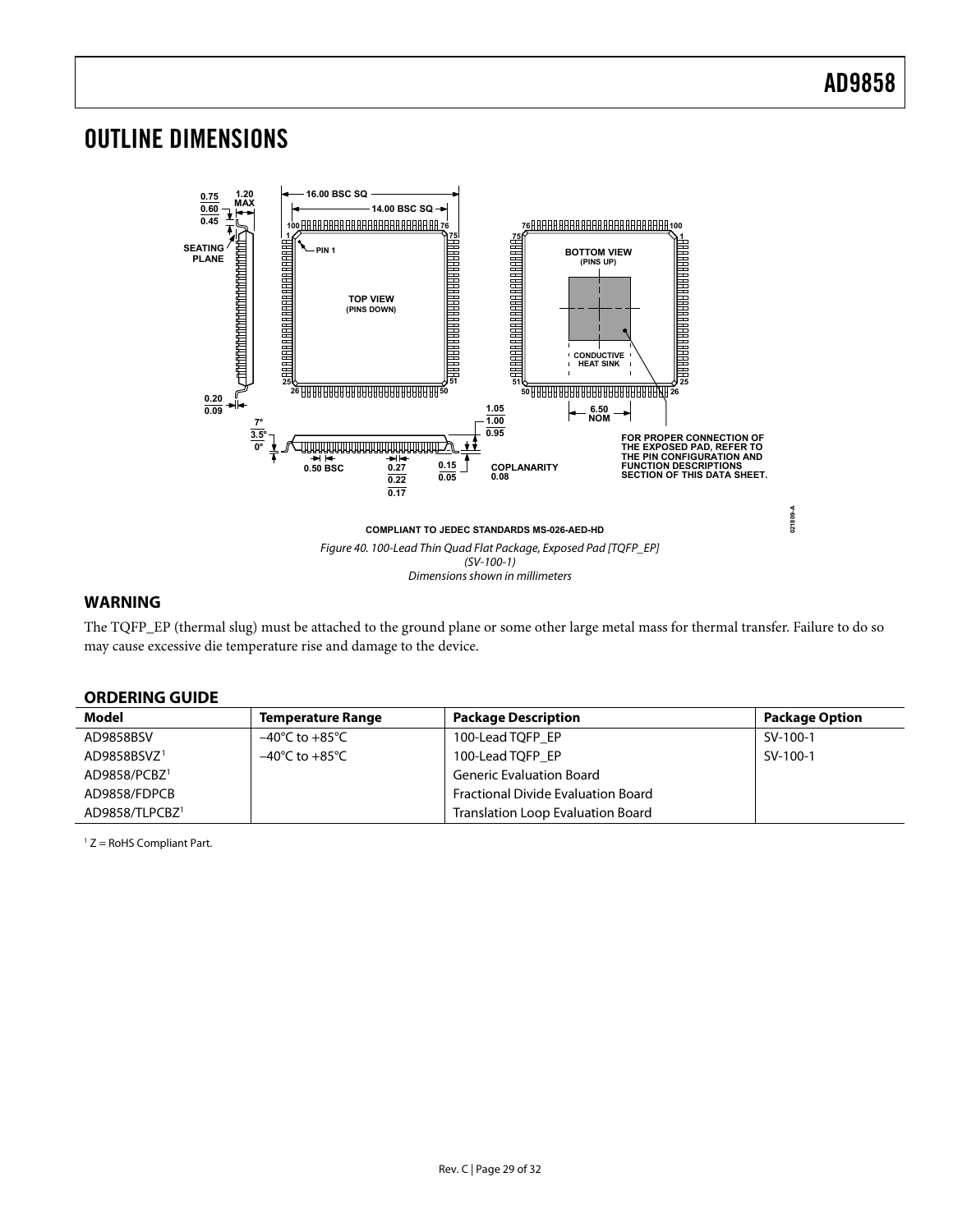# **NOTES**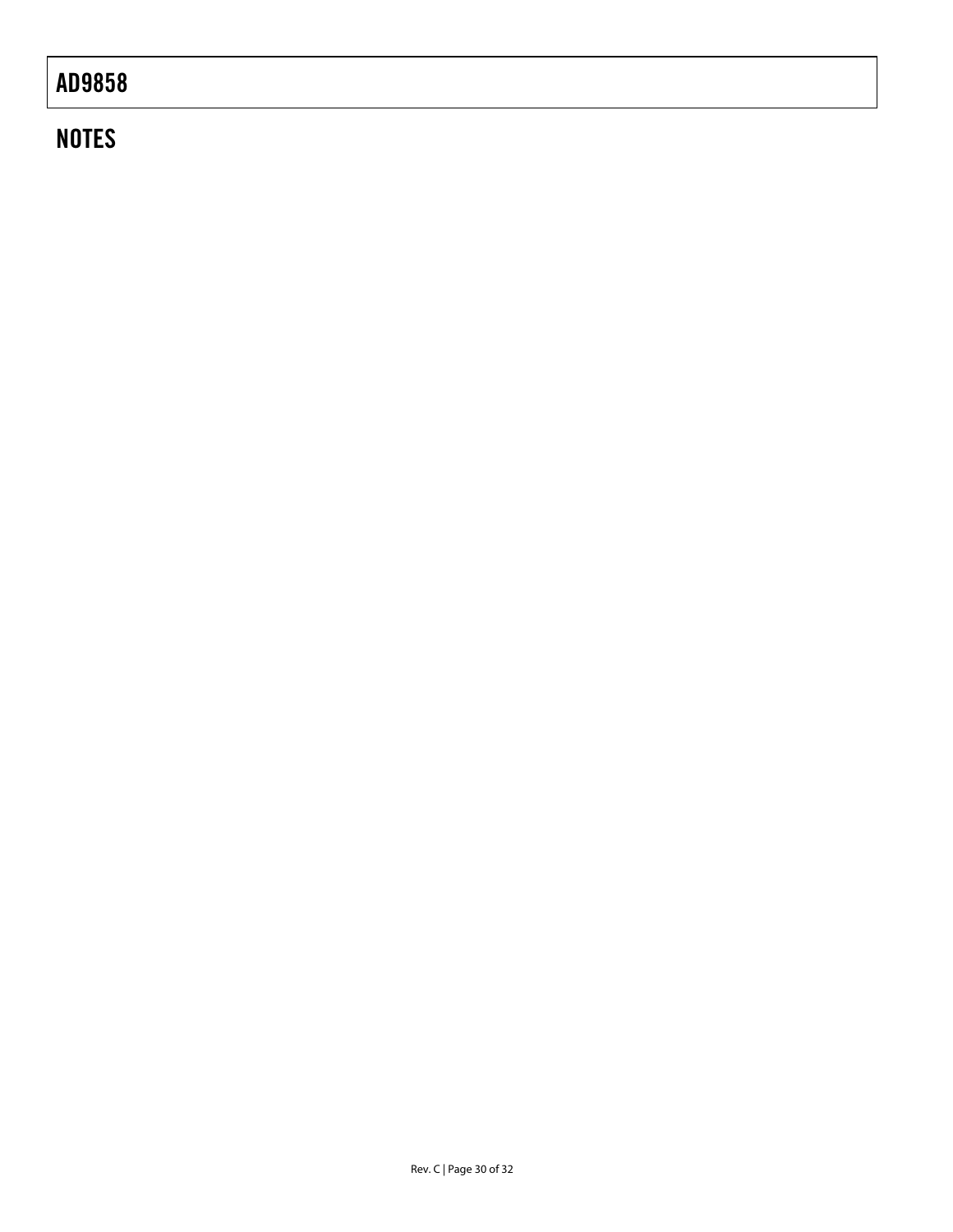# **NOTES**